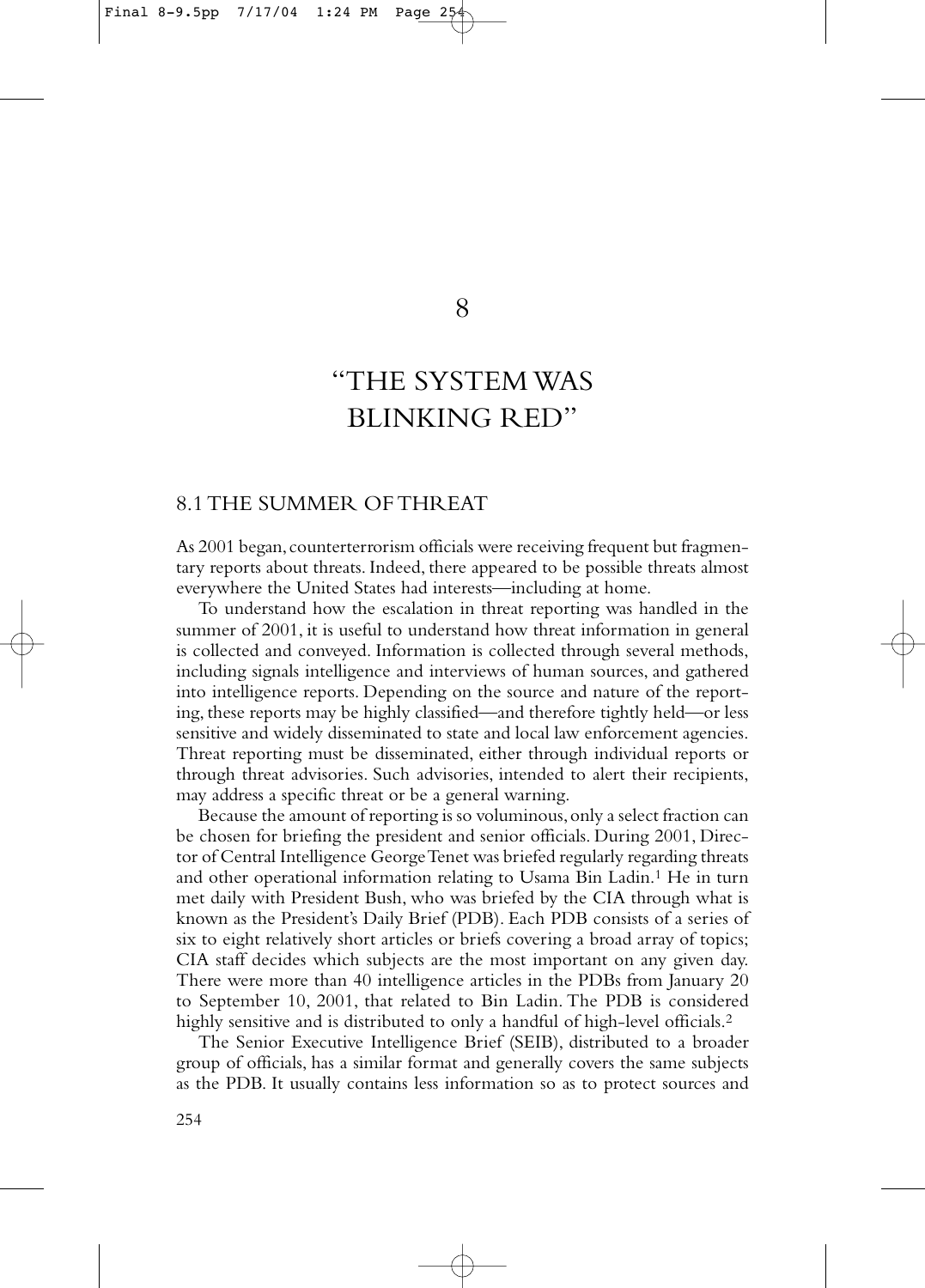methods. Like their predecessors, the Attorney General, the FBI Director, and Richard Clarke, the National Security Council (NSC) counterterrorism coordinator, all received the SEIB, not the PDB.3 Clarke and his staff had extensive access to terrorism reporting, but they did not have access to internal, nondisseminated information at the National Security Agency (NSA), CIA, or FBI.

#### **The Drumbeat Begins**

In the spring of 2001, the level of reporting on terrorist threats and planned attacks increased dramatically to its highest level since the millennium alert.At the end of March, the intelligence community disseminated a terrorist threat advisory, indicating a heightened threat of Sunni extremist terrorist attacks against U.S. facilities, personnel, and other interests.4

On March 23, in connection with discussions about possibly reopening Pennsylvania Avenue in front of the White House, Clarke warned National Security Advisor Condoleezza Rice that domestic or foreign terrorists might use a truck bomb—their "weapon of choice"—on Pennsylvania Avenue.That would result, he said, in the destruction of the West Wing and parts of the residence.5 He also told her that he thought there were terrorist cells within the United States, including al Qaeda.

The next week, Rice was briefed on the activities of Abu Zubaydah and on CIA efforts to locate him.As pointed out in chapter 6,Abu Zubaydah had been a major figure in the millennium plots. Over the next few weeks, the CIA repeatedly issued warnings—including calls from DCI Tenet to Clarke—that Abu Zubaydah was planning an operation in the near future.One report cited a source indicating that Abu Zubaydah was planning an attack in a country that CIA analysts thought might be Israel, or perhaps Saudi Arabia or India. Clarke relayed these reports to Rice.6

In response to these threats, the FBI sent a message to all its field offices on April 13, summarizing reporting to date. It asked the offices to task all resources, including human sources and electronic databases, for any information pertaining to "current operational activities relating to Sunni extremism." It did not suggest that there was a domestic threat.7

The interagency Counterterrorism Security Group (CSG) that Clarke chaired discussed the Abu Zubaydah reports on April 19.The next day,a briefing to top officials reported "Bin Ladin planning multiple operations." When the deputies discussed al Qaeda policy on April 30, they began with a briefing on the threat.8

In May 2001, the drumbeat of reporting grew louder with reports to top officials that "Bin Ladin public profile may presage attack"and "Bin Ladin network's plans advancing." In early May, a walk-in to the FBI claimed there was a plan to launch attacks on London, Boston, and New York.Attorney General John Ashcroft was briefed by the CIA on May 15 regarding al Qaeda generally and the current threat reporting specifically. The next day brought a report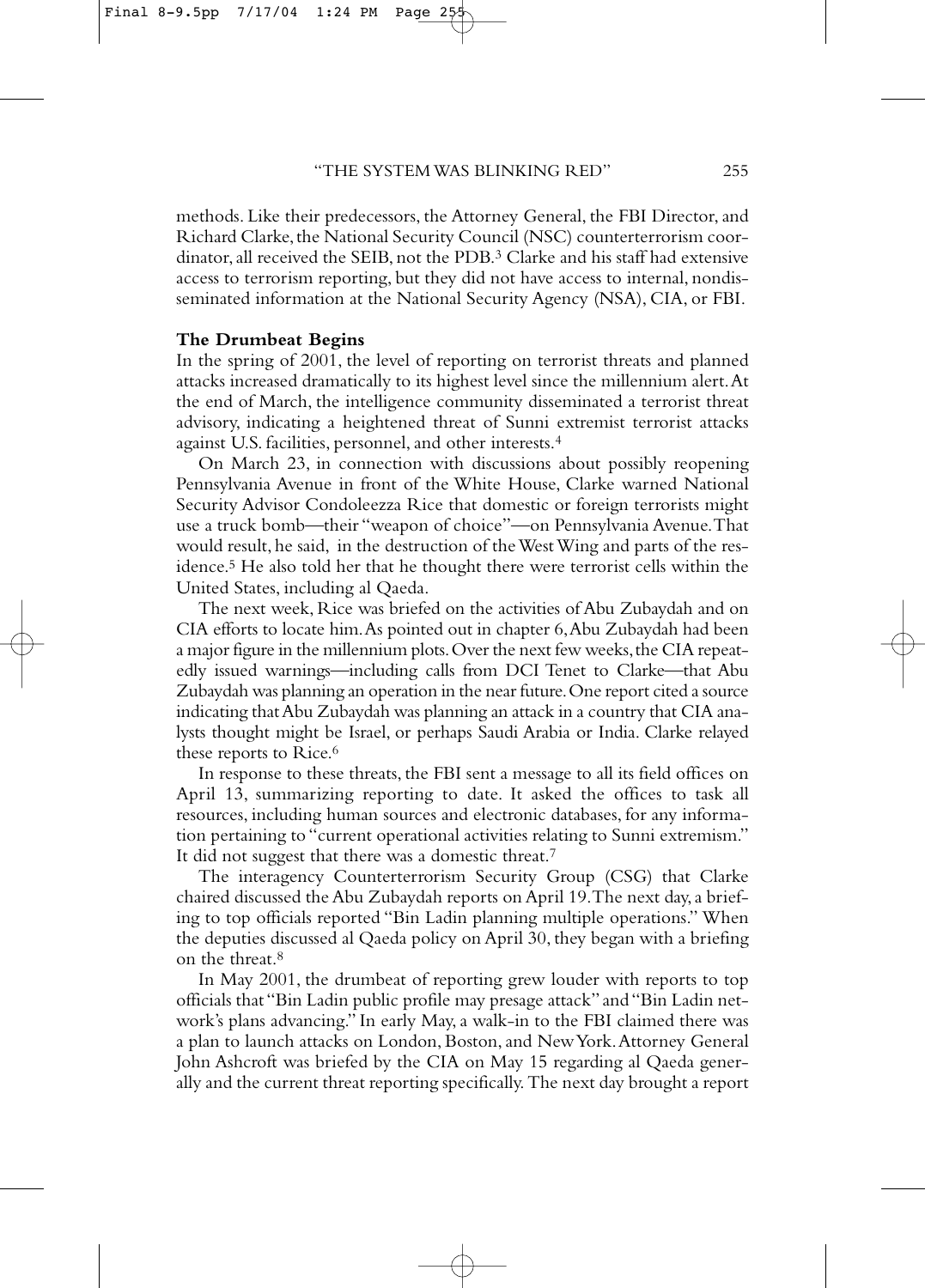that a phone call to a U.S. embassy had warned that Bin Ladin supporters were planning an attack in the United States using "high explosives." On May 17, based on the previous day's report, the first item on the CSG's agenda was "UBL: Operation Planned in U.S."9 The anonymous caller's tip could not be corroborated.

Late May brought reports of a possible hostage plot against Americans abroad to force the release of prisoners, including Sheikh Omar Abdel Rahman, the "Blind Sheikh," who was serving a life sentence for his role in the 1993 plot to blow up sites in New York City. The reporting noted that operatives might opt to hijack an aircraft or storm a U.S. embassy. This report led to a Federal Aviation Administration (FAA) information circular to airlines noting the potential for "an airline hijacking to free terrorists incarcerated in the United States." Other reporting mentioned that Abu Zubaydah was planning an attack, possibly against Israel, and expected to carry out several more if things went well. On May 24 alone, counterterrorism officials grappled with reports alleging plots in Yemen and Italy,as well as a report about a cell in Canada that an anonymous caller had claimed might be planning an attack against the United States.10

Reports similar to many of these were made available to President Bush in morning intelligence briefings with DCI Tenet, usually attended by Vice President Dick Cheney and National Security Advisor Rice.While these briefings discussed general threats to attack America and American interests, the specific threats mentioned in these briefings were all overseas.

On May 29, Clarke suggested that Rice ask DCI Tenet what more the United States could do to stop Abu Zubaydah from launching "a series of major terrorist attacks," probably on Israeli targets, but possibly on U.S. facilities. Clarke wrote to Rice and her deputy, Stephen Hadley, "When these attacks occur, as they likely will, we will wonder what more we could have done to stop them." In May, CIA Counterterrorist Center (CTC) Chief Cofer Black told Rice that the current threat level was a 7 on a scale of 1 to 10, as compared to an 8 during the millennium.11

#### **High Probability of Near-Term "Spectacular"Attacks**

Threat reports surged in June and July,reaching an even higher peak of urgency. The summer threats seemed to be focused on Saudi Arabia, Israel, Bahrain, Kuwait, Yemen, and possibly Rome, but the danger could be anywhere including a possible attack on the G-8 summit in Genoa.A June 12 CIA report passing along biographical background information on several terrorists mentioned, in commenting on Khalid Sheikh Mohammed, that he was recruiting people to travel to the United States to meet with colleagues already there so that they might conduct terrorist attacks on Bin Ladin's behalf. On June 22, the CIA notified all its station chiefs about intelligence suggesting a possible al Qaeda suicide attack on a U.S.target over the next few days.DCI Tenet asked that all U.S. ambassadors be briefed.12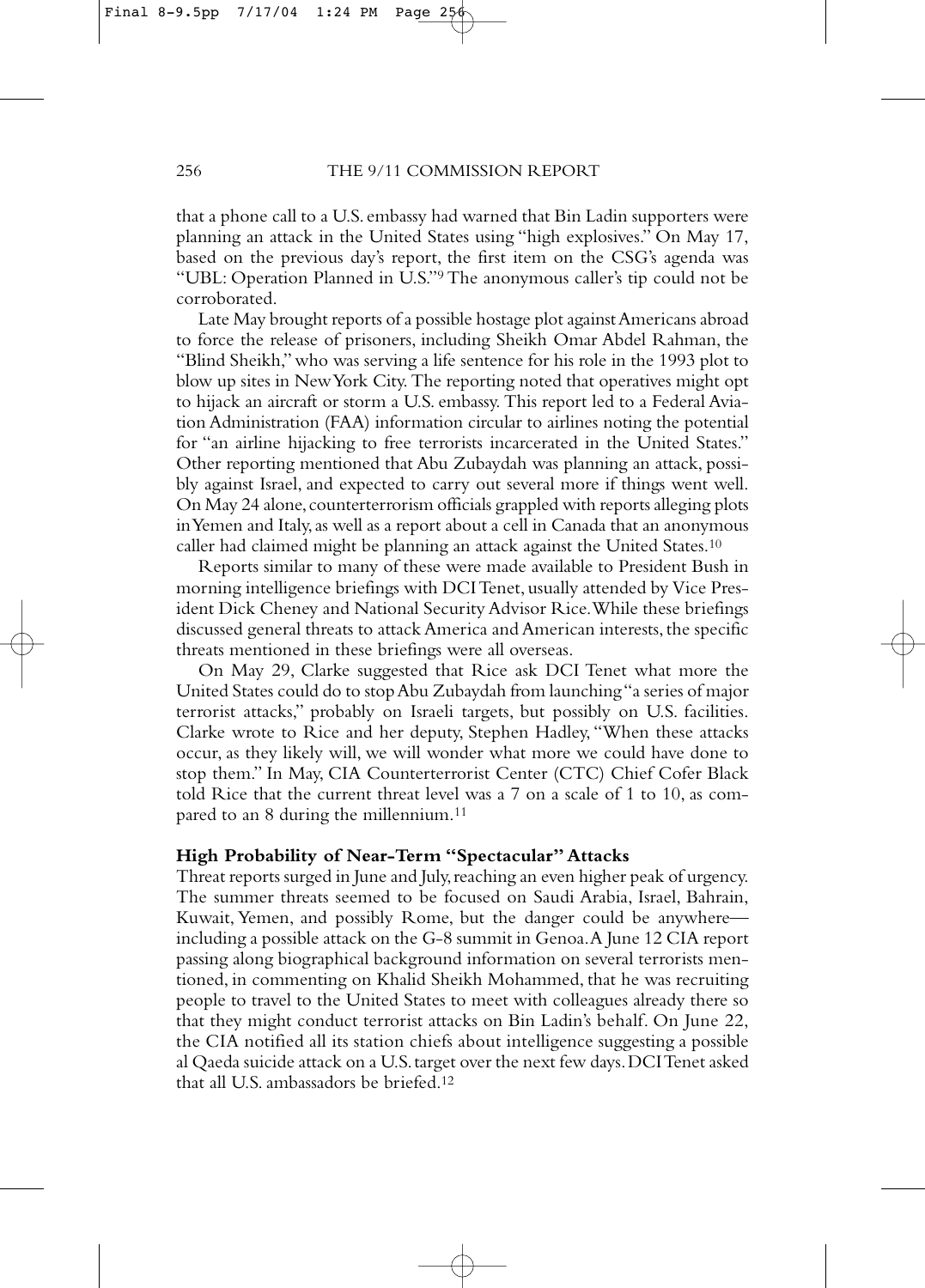That same day, the State Department notified all embassies of the terrorist threat and updated its worldwide public warning. In June, the State Department initiated the Visa Express program in Saudi Arabia as a security measure, in order to keep long lines of foreigners away from vulnerable embassy spaces. The program permitted visa applications to be made through travel agencies, instead of directly at the embassy or consulate.13

A terrorist threat advisory distributed in late June indicated a high probability of near-term "spectacular" terrorist attacks resulting in numerous casualties. Other reports' titles warned,"Bin Ladin Attacks May be Imminent" and "Bin Ladin and Associates Making Near-Term Threats." The latter reported multiple attacks planned over the coming days, including a "severe blow" against U.S. and Israeli "interests" during the next two weeks.14

On June 21, near the height of the threat reporting, U.S. Central Command raised the force protection condition level for U.S. troops in six countries to the highest possible level, Delta.The U.S. Fifth Fleet moved out of its port in Bahrain, and a U.S. Marine Corps exercise in Jordan was halted. U.S. embassies in the Persian Gulf conducted an emergency security review, and the embassy in Yemen was closed. The CSG had foreign emergency response teams, known as FESTs, ready to move on four hours' notice and kept up the terrorism alert posture on a "rolling 24 hour basis."15

On June 25, Clarke warned Rice and Hadley that six separate intelligence reports showed al Qaeda personnel warning of a pending attack.An Arabic television station reported Bin Ladin's pleasure with al Qaeda leaders who were saying that the next weeks "will witness important surprises" and that U.S. and Israeli interests will be targeted.Al Qaeda also released a new recruitment and fund-raising tape. Clarke wrote that this was all too sophisticated to be merely a psychological operation to keep the United States on edge, and the CIA agreed.The intelligence reporting consistently described the upcoming attacks as occurring on a calamitous level, indicating that they would cause the world to be in turmoil and that they would consist of possible multiple—but not necessarily simultaneous—attacks.16

On June 28, Clarke wrote Rice that the pattern of al Qaeda activity indicating attack planning over the past six weeks "had reached a crescendo.""A series of new reports continue to convince me and analysts at State, CIA, DIA [Defense Intelligence Agency], and NSA that a major terrorist attack or series of attacks is likely in July," he noted. One al Qaeda intelligence report warned that something "very, very, very, very" big was about to happen, and most of Bin Ladin's network was reportedly anticipating the attack. In late June, the CIA ordered all its station chiefs to share information on al Qaeda with their host governments and to push for immediate disruptions of cells.<sup>17</sup>

The headline of a June 30 briefing to top officials was stark:"Bin Ladin Planning High-Profile Attacks." The report stated that Bin Ladin operatives expected near-term attacks to have dramatic consequences of catastrophic pro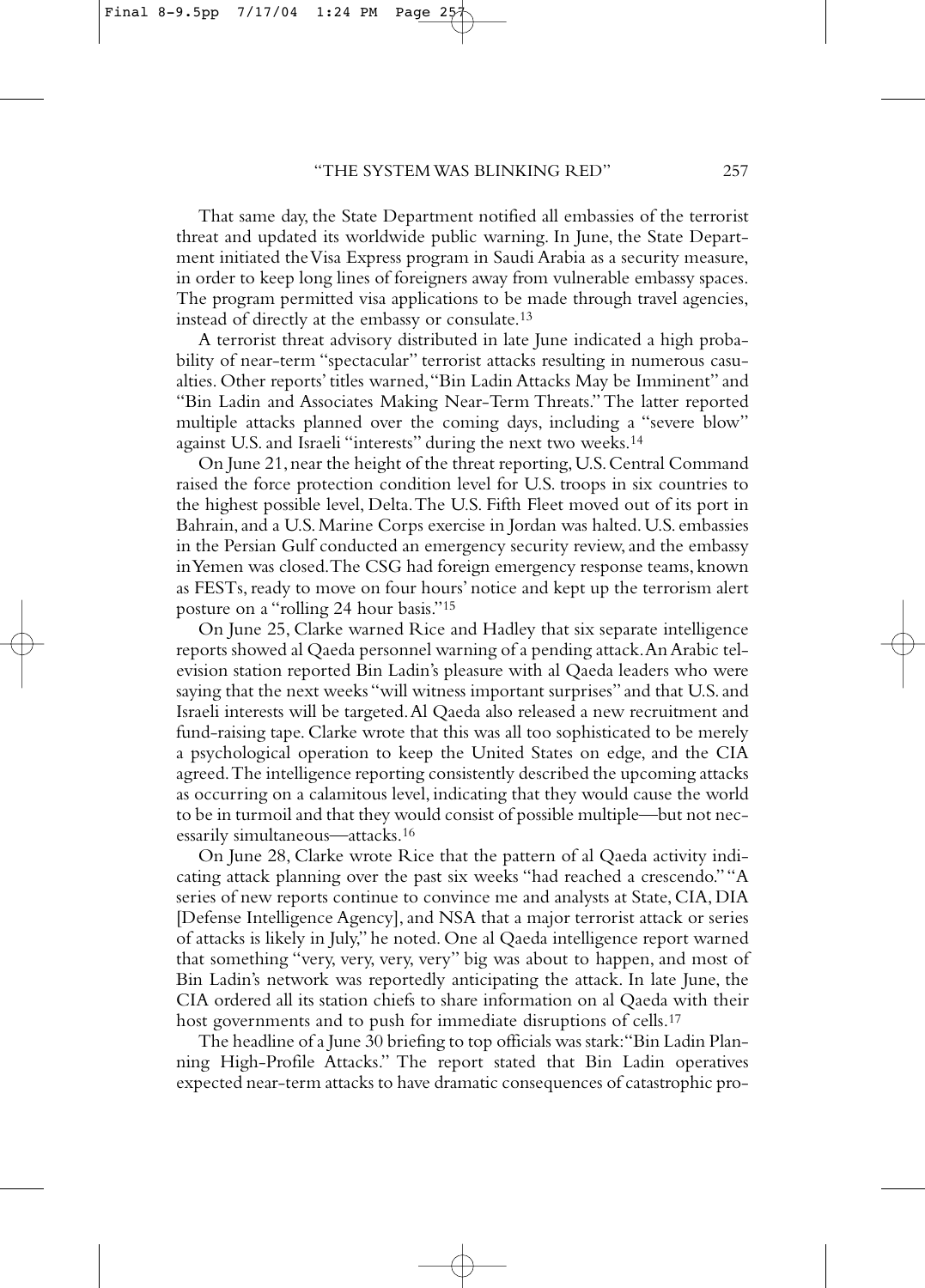portions.That same day, Saudi Arabia declared its highest level of terror alert. Despite evidence of delays possibly caused by heightened U.S. security, the planning for attacks was continuing.18

On July 2, the FBI Counterterrorism Division sent a message to federal agencies and state and local law enforcement agencies summarizing information regarding threats from Bin Ladin. It warned that there was an increased volume of threat reporting, indicating a potential for attacks against U.S. targets abroad from groups "aligned with or sympathetic to Usama Bin Ladin." Despite the general warnings, the message further stated, "The FBI has no information indicating a credible threat of terrorist attack in the United States." However, it went on to emphasize that the possibility of attack in the United States could not be discounted. It also noted that the July 4 holiday might heighten the threats.The report asked recipients to "exercise extreme vigilance" and "report suspicious activities" to the FBI. It did not suggest specific actions that they should take to prevent attacks.19

Disruption operations against al Qaeda–affiliated cells were launched involving 20 countries. Several terrorist operatives were detained by foreign governments, possibly disrupting operations in the Gulf and Italy and perhaps averting attacks against two or three U.S. embassies. Clarke and others told us of a particular concern about possible attacks on the Fourth of July. After it passed uneventfully, the CSG decided to maintain the alert.20

To enlist more international help,Vice President Cheney contacted Saudi Crown Prince Abdullah on July 5. Hadley apparently called European counterparts, while Clarke worked with senior officials in the Gulf. In late July, because of threats, Italy closed the airspace over Genoa and mounted antiaircraft batteries at the Genoa airport during the G-8 summit, which President Bush attended.21

At home, the CSG arranged for the CIA to brief intelligence and security officials from several domestic agencies. On July 5, representatives from the Immigration and Naturalization Service (INS), the FAA, the Coast Guard, the Secret Service, Customs, the CIA, and the FBI met with Clarke to discuss the current threat. Attendees report that they were told not to disseminate the threat information they received at the meeting.They interpreted this direction to mean that although they could brief their superiors, they could not send out advisories to the field.An NSC official recalls a somewhat different emphasis,saying that attendees were asked to take the information back to their home agencies and "do what you can" with it, subject to classification and distribution restrictions. A representative from the INS asked for a summary of the information that she could share with field offices. She never received one.22

That same day, the CIA briefed Attorney General Ashcroft on the al Qaeda threat, warning that a significant terrorist attack was imminent. Ashcroft was told that preparations for multiple attacks were in late stages or already com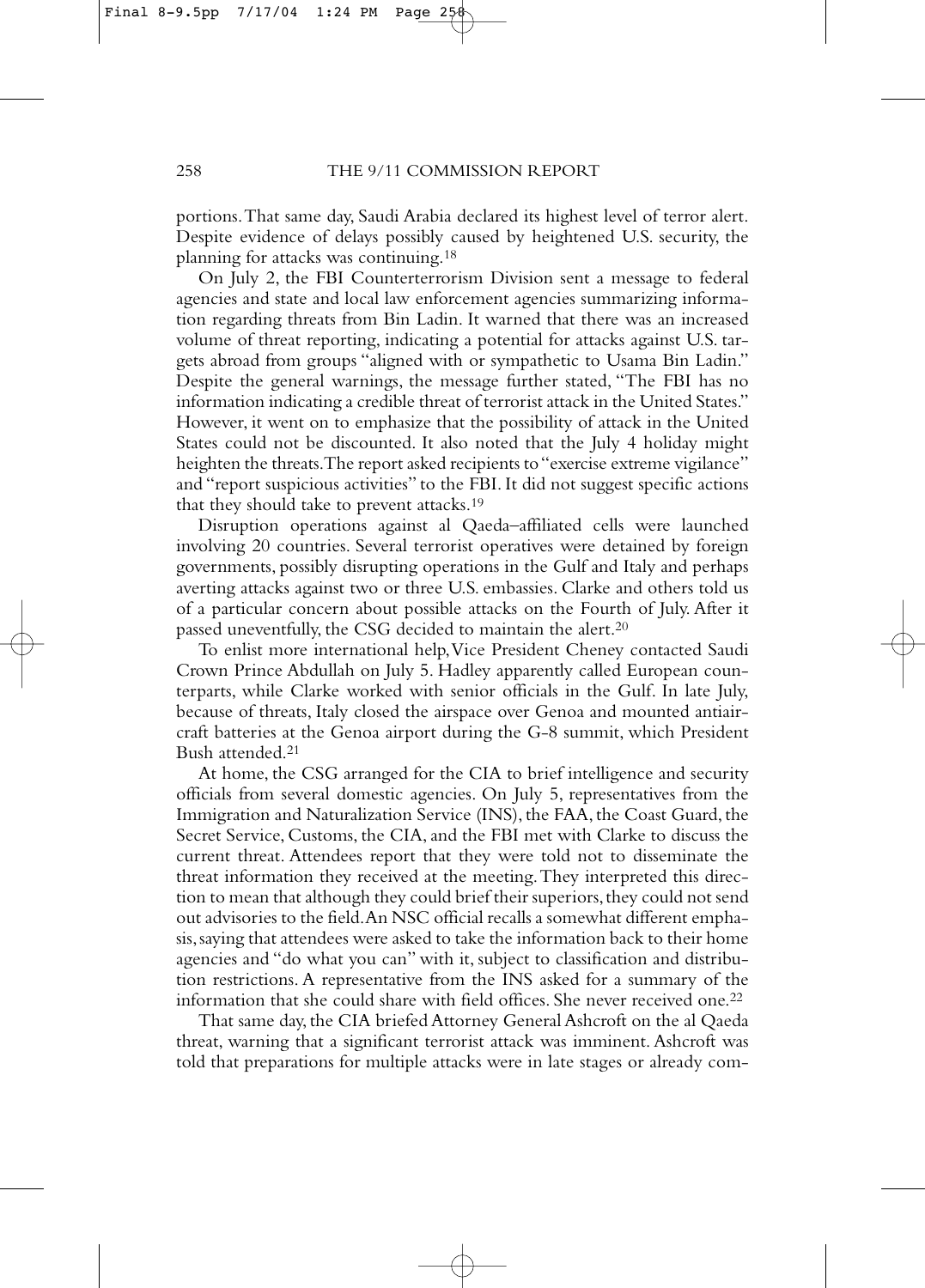plete and that little additional warning could be expected. The briefing addressed only threats outside the United States.23

The next day, the CIA representative told the CSG that al Qaeda members believed the upcoming attack would be "spectacular," qualitatively different from anything they had done to date.24

Apparently as a result of the July 5 meeting with Clarke, the interagency committee on federal building security was tasked to examine security measures.This committee met on July 9, when 37 officials from 27 agencies and organizations were briefed on the "current threat level" in the United States. They were told that not only the threat reports from abroad but also the recent convictions in the East Africa bombings trial, the conviction of Ahmed Ressam,and the just-returned Khobar Towers indictments reinforced the need to "exercise extreme vigilance." Attendees were expected to determine whether their respective agencies needed enhanced security measures.<sup>25</sup>

On July 18, 2001, the State Department provided a warning to the public regarding possible terrorist attacks in the Arabian Peninsula.26

Acting FBI Director Thomas Pickard told us he had one of his periodic conference calls with all special agents in charge on July 19. He said one of the items he mentioned was the need, in light of increased threat reporting, to have evidence response teams ready to move at a moment's notice, in case of an attack.27 He did not task field offices to try to determine whether any plots were being considered within the United States or to take any action to disrupt any such plots.

In mid-July, reporting started to indicate that Bin Ladin's plans had been delayed, maybe for as long as two months, but not abandoned. On July 23, the lead item for CSG discussion was still the al Qaeda threat,and it included mention of suspected terrorist travel to the United States.28

On July 31, an FAA circular appeared alerting the aviation community to "reports of possible near-term terrorist operations . . . particularly on the Arabian Peninsula and/or Israel." It stated that the FAA had no credible evidence of specific plans to attack U.S. civil aviation, though it noted that some of the "currently active" terrorist groups were known to "plan and train for hijackings"and were able to build and conceal sophisticated explosive devices in luggage and consumer products.29

Tenet told us that in his world "the system was blinking red." By late July, Tenet said, it could not "get any worse."30 Not everyone was convinced. Some asked whether all these threats might just be deception. On June 30, the SEIB contained an article titled "Bin Ladin Threats Are Real."Yet Hadley told Tenet in July that Deputy Secretary of Defense Paul Wolfowitz questioned the reporting. Perhaps Bin Ladin was trying to study U.S. reactions.Tenet replied that he had already addressed the Defense Department's questions on this point; the reporting was convincing.To give a sense of his anxiety at the time, one senior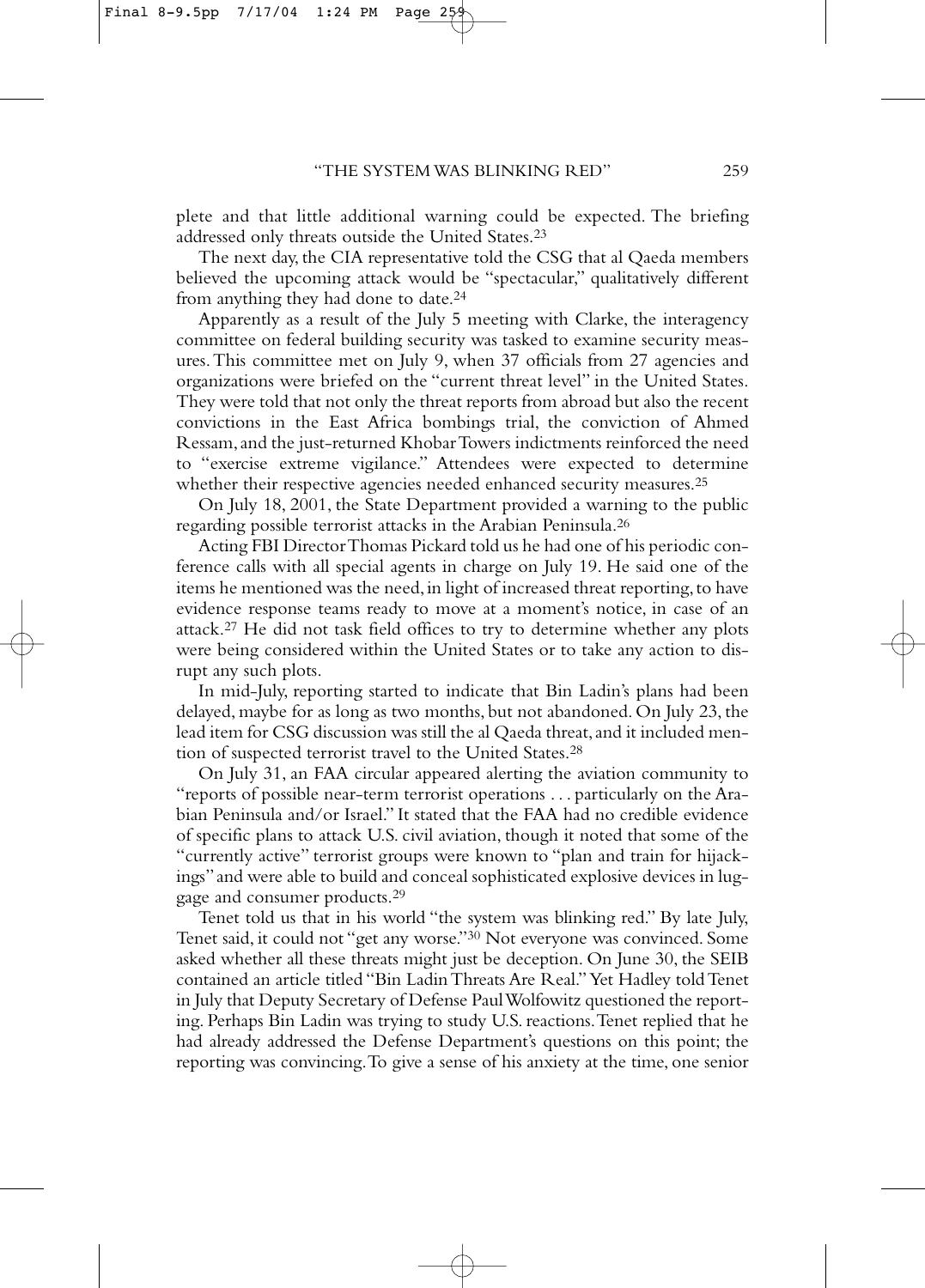official in the Counterterrorist Center told us that he and a colleague were considering resigning in order to go public with their concerns.<sup>31</sup>

# **The Calm Before the Storm**

On July 27, Clarke informed Rice and Hadley that the spike in intelligence about a near-term al Qaeda attack had stopped. He urged keeping readiness high during the August vacation period,warning that another report suggested an attack had just been postponed for a few months "but will still happen."32

On August 1, the FBI issued an advisory that in light of the increased volume of threat reporting and the upcoming anniversary of the East Africa embassy bombings, increased attention should be paid to security planning. It noted that although most of the reporting indicated a potential for attacks on U.S. interests abroad, the possibility of an attack in the United States could not be discounted.33

On August 3, the intelligence community issued an advisory concluding that the threat of impending al Qaeda attacks would likely continue indefinitely. Citing threats in the Arabian Peninsula, Jordan, Israel, and Europe, the advisory suggested that al Qaeda was lying in wait and searching for gaps in security before moving forward with the planned attacks.<sup>34</sup>

During the spring and summer of 2001, President Bush had on several occasions asked his briefers whether any of the threats pointed to the United States. Reflecting on these questions,the CIA decided to write a briefing article summarizing its understanding of this danger.Two CIA analysts involved in preparing this briefing article believed it represented an opportunity to communicate their view that the threat of a Bin Ladin attack in the United States remained both current and serious.35The result was an article in the August 6 Presidential Daily Brief titled "Bin Ladin Determined to Strike in US." It was the 36th PDB item briefed so far that year that related to Bin Ladin or al Qaeda, and the first devoted to the possibility of an attack in the United States.

The President told us the August 6 report was historical in nature. President Bush said the article told him that al Qaeda was dangerous, which he said he had known since he had become President. The President said Bin Ladin had long been talking about his desire to attack America. He recalled some operational data on the FBI, and remembered thinking it was heartening that 70 investigations were under way.As best he could recollect, Rice had mentioned that the Yemenis' surveillance of a federal building in New York had been looked into in May and June, but there was no actionable intelligence.

He did not recall discussing the August 6 report with the Attorney General or whether Rice had done so. He said that if his advisers had told him there was a cell in the United States, they would have moved to take care of it.That never happened.36

Although the following day's SEIB repeated the title of this PDB, it did not contain the reference to hijackings, the alert in New York, the alleged casing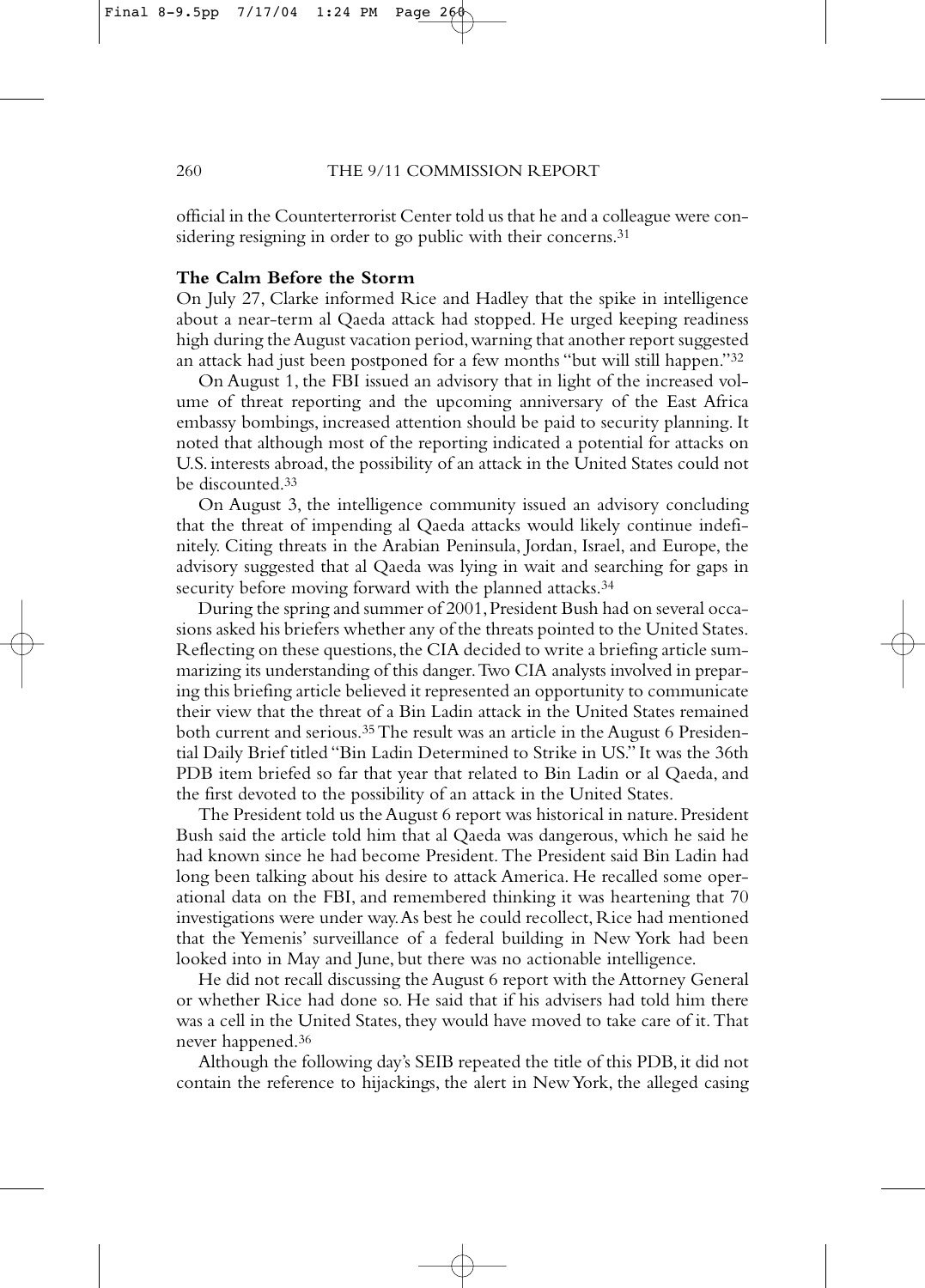*The following is the text of an item from the Presidential Daily Brief received by President George W. Bush on August 6, 2001.37 Redacted material is indicated by brackets.*

Bin Ladin Determined To Strike in US

*Clandestine, foreign government, and media reports indicate Bin Ladin since 1997 has wanted to conduct terrorist attacks in the US.* Bin Ladin implied in US television interviews in 1997 and 1998 that his followers would follow the example of World Trade Center bomber Ramzi Yousef and "bring the fighting to America."

After US missile strikes on his base in Afghanistan in 1998, Bin Ladin told followers he wanted to retaliate in Washington, according to a [—] service.

An Egyptian Islamic Jihad (EIJ) operative told an [—] service at the same time that Bin Ladin was planning to exploit the operative's access to the US to mount a terrorist strike.

*The millennium plotting in Canada in 1999 may have been part of Bin Ladin's first serious attempt to implement a terrorist strike in the US.* Convicted plotter Ahmed Ressam has told the FBI that he conceived the idea to attack Los Angeles International Airport himself, but that Bin Ladin lieutenant Abu Zubaydah encouraged him and helped facilitate the operation. Ressam also said that in 1998 Abu Zubaydah was planning his own US attack.

Ressam says Bin Ladin was aware of the Los Angeles operation.

*Although Bin Ladin has not succeeded, his attacks against the US Embassies in Kenya and Tanzania in 1998 demonstrate that he prepares operations years in advance and is not deterred by setbacks.* Bin Ladin associates surveilled our Embassies in Nairobi and Dar es Salaam as early as 1993, and some members of the Nairobi cell planning the bombings were arrested and deported in 1997.

*Al-Qa'ida members—including some who are US citizens—have resided in or traveled to the US for years, and the group apparently maintains a support structure that could aid attacks.*Two al-Qua' da members found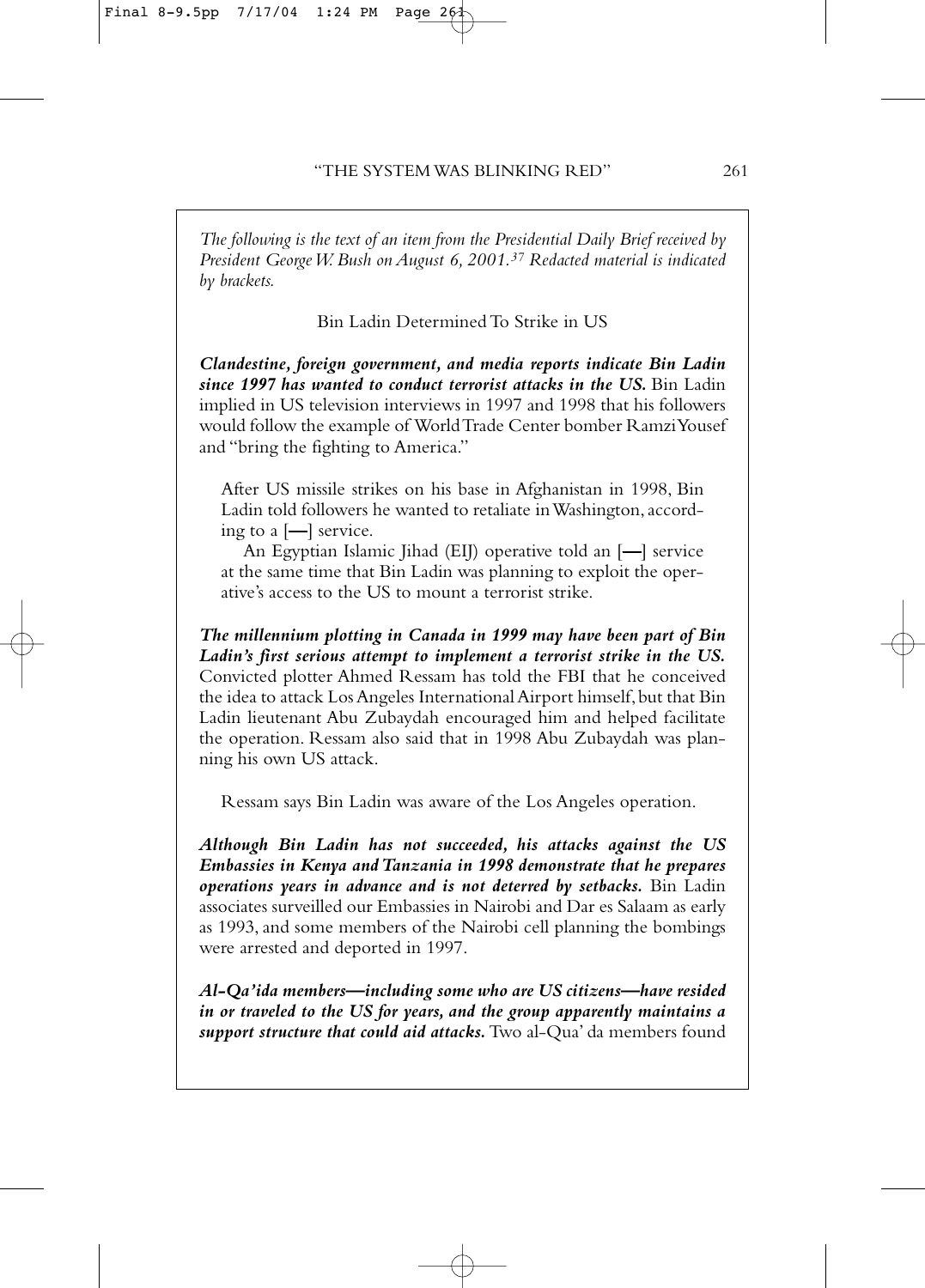guilty in the conspiracy to bomb our embassies in East Africa were US citizens, and a senior EIJ member lived in California in the mid-1990s.

A clandestine source said in 1998 that a Bin Ladin cell in New York was recruiting Muslim-American youth for attacks.

*We have not been able to corroborate some of the more sensational threat reporting, such as that from a [—] service in 1998 saying that Bin Ladin wanted to hijack a US aircraft to gain the release of "Blind Shaykh" 'Umar 'Abd al-Rahman and other US-held extremists.*

Nevertheless, FBI information since that time indicates patterns of suspicious activity in this country consistent with preparations for hijackings or other types of attacks, including recent surveillance of federal buildings in New York.

The FBI is conducting approximately 70 full field investigations throughout the US that it considers Bin Ladin-related. CIA and the FBI are investigating a call to our Embassy in the UAE in May saying that a group of Bin Ladin supporters was in the US planning attacks with explosives.

of buildings in New York, the threat phoned in to the embassy, or the fact that the FBI had approximately 70 ongoing bin Ladin–related investigations.38 No CSG or other NSC meeting was held to discuss the possible threat of a strike in the United States as a result of this report.

Late in the month, a foreign service reported that Abu Zubaydah was considering mounting terrorist attacks in the United States, after postponing possible operations in Europe. No targets, timing, or method of attack were provided.39

We have found no indication of any further discussion before September 11 among the President and his top advisers of the possibility of a threat of an al Qaeda attack in the United States. DCI Tenet visited President Bush in Crawford,Texas, on August 17 and participated in PDB briefings of the President between August 31 (after the President had returned to Washington) and September 10. But Tenet does not recall any discussions with the President of the domestic threat during this period.40

Most of the intelligence community recognized in the summer of 2001 that the number and severity of threat reports were unprecedented. Many officials told us that they knew something terrible was planned, and they were desperate to stop it. Despite their large number, the threats received contained few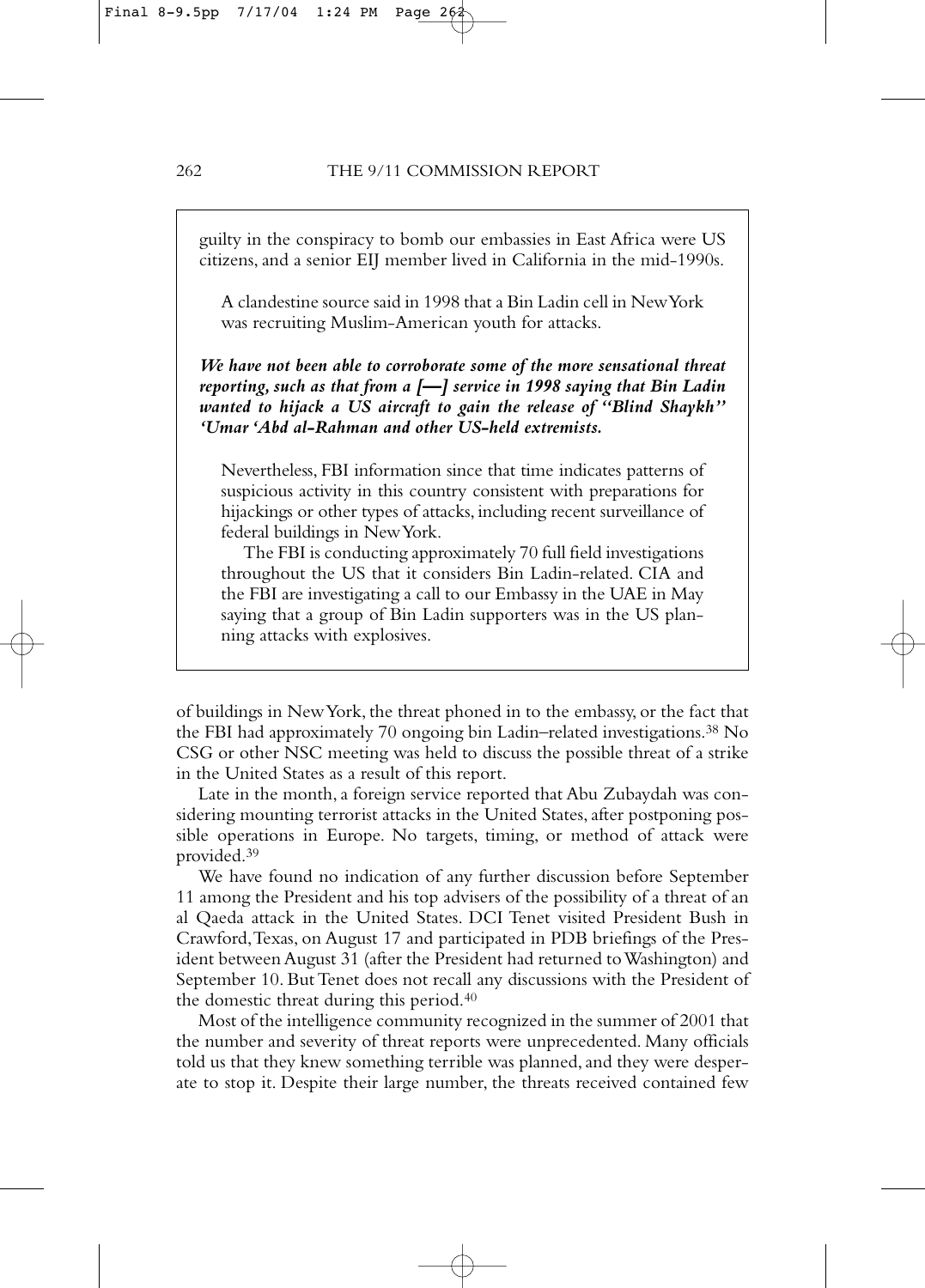specifics regarding time, place, method, or target. Most suggested that attacks were planned against targets overseas; others indicated threats against unspecified "U.S. interests." We cannot say for certain whether these reports, as dramatic as they were, related to the 9/11 attacks.

#### **Government Response to the Threats**

National Security Advisor Rice told us that the CSG was the "nerve center" for running the crisis, although other senior officials were involved over the course of the summer. In addition to his daily meetings with President Bush, and weekly meetings to go over other issues with Rice,Tenet was speaking regularly with Secretary of State Colin Powell and Secretary of Defense Donald Rumsfeld. The foreign policy principals routinely talked on the telephone every day on a variety of topics.41

Hadley told us that before 9/11, he and Rice did not feel they had the job of coordinating domestic agencies.They felt that Clarke and the CSG (part of the NSC) were the NSC's bridge between foreign and domestic threats.42

There was a clear disparity in the levels of response to foreign versus domestic threats. Numerous actions were taken overseas to disrupt possible attacks enlisting foreign partners to upset terrorist plans, closing embassies, moving military assets out of the way of possible harm.Far less was done domestically in part, surely, because to the extent that specifics did exist, they pertained to threats overseas. As noted earlier, a threat against the embassy in Yemen quickly resulted in its closing.Possible domestic threats were more vague.When reports did not specify where the attacks were to take place,officials presumed that they would again be overseas, though they did not rule out a target in the United States. Each of the FBI threat advisories made this point.<sup>43</sup>

Clarke mentioned to National Security Advisor Rice at least twice that al Qaeda sleeper cells were likely in the United States. In January 2001, Clarke forwarded a strategy paper to Rice warning that al Qaeda had a presence in the United States. He noted that two key al Qaeda members in the Jordanian cell involved in the millennium plot were naturalized U.S.citizens and that one jihadist suspected in the East Africa bombings had "informed the FBI that an extensive network of al Qida 'sleeper agents' currently exists in the US." He added that Ressam's abortive December 1999 attack revealed al Qaeda supporters in the United States.44 His analysis, however, was based not on new threat reporting but on past experience.

The September 11 attacks fell into the void between the foreign and domestic threats.The foreign intelligence agencies were watching overseas, alert to foreign threats to U.S. interests there.The domestic agencies were waiting for evidence of a domestic threat from sleeper cells within the United States. No one was looking for a foreign threat to domestic targets.The threat that was coming was not from sleeper cells. It was foreign—but from foreigners who had infiltrated into the United States.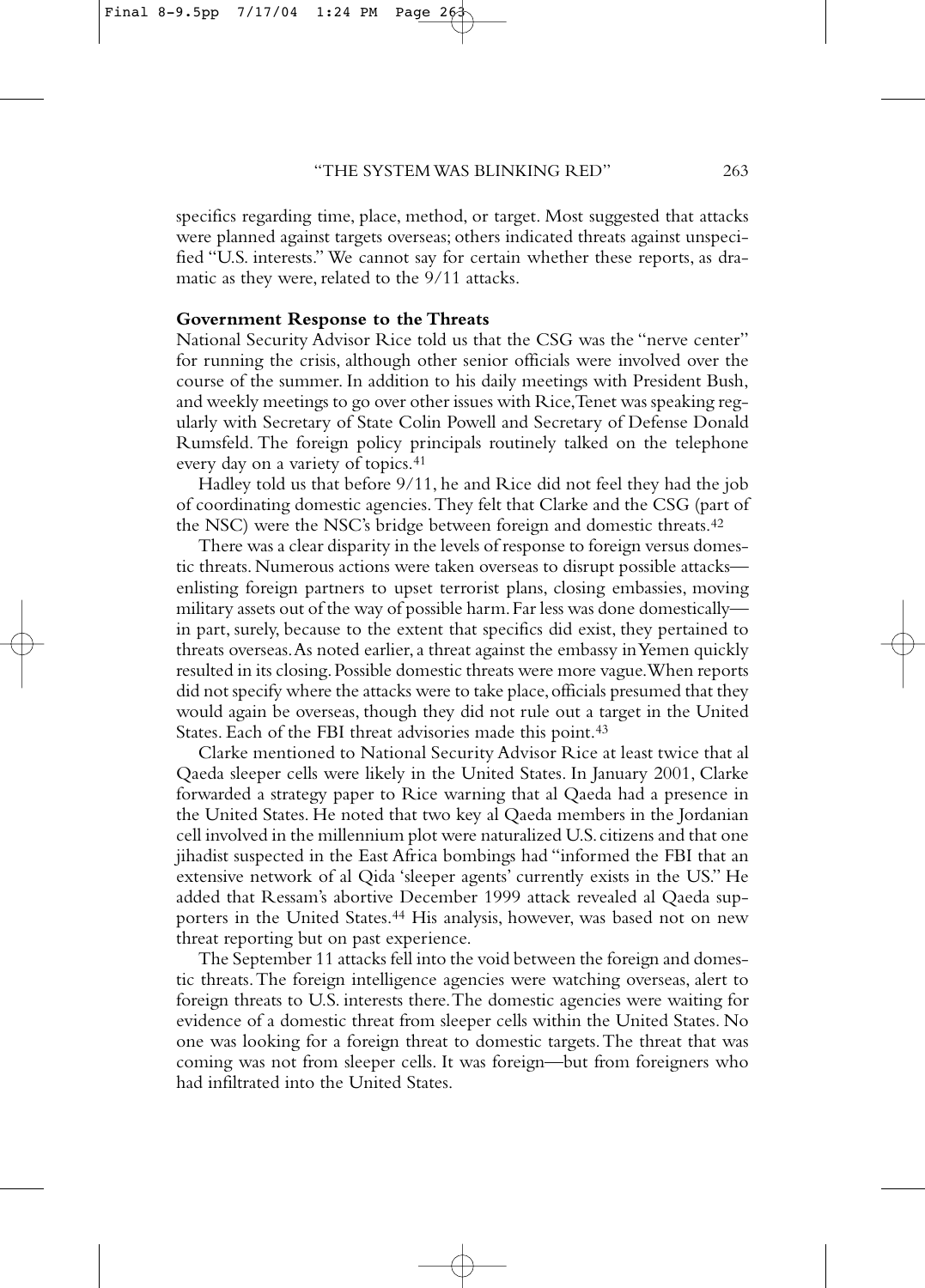A second cause of this disparity in response is that domestic agencies did not know what to do,and no one gave them direction.Cressey told us that the CSG did not tell the agencies how to respond to the threats.He noted that the agencies that were operating overseas did not need direction on how to respond; they had experience with such threats and had a "playbook." In contrast, the domestic agencies did not have a game plan. Neither the NSC (including the CSG) nor anyone else instructed them to create one.45

This lack of direction was evident in the July 5 meeting with representatives from the domestic agencies.The briefing focused on overseas threats.The domestic agencies were not questioned about how they planned to address the threat and were not told what was expected of them. Indeed, as noted earlier, they were specifically told they could not issue advisories based on the briefing.46The domestic agencies' limited response indicates that they did not perceive a call to action.

Clarke reflected a different perspective in an email to Rice on September 15, 2001. He summarized the steps taken by the CSG to alert domestic agencies to the possibility of an attack in the United States. Clarke concluded that domestic agencies, including the FAA, knew that the CSG believed a major al Qaeda attack was coming and could be in the United States.

Although the FAA had authority to issue security directives mandating new security procedures, none of the few that were released during the summer of 2001 increased security at checkpoints or on board aircraft.The information circulars mostly urged air carriers to "exercise prudence" and be alert. Prior to 9/11, the FAA did present a CD-ROM to air carriers and airport authorities describing the increased threat to civil aviation.The presentation mentioned the possibility of suicide hijackings but said that "fortunately, we have no indication that any group is currently thinking in that direction."47The FAA conducted 27 special security briefings for specific air carriers between May 1, 2001, and September 11, 2001.Two of these briefings discussed the hijacking threat overseas. None discussed the possibility of suicide hijackings or the use of aircraft as weapons. No new security measures were instituted.48

Rice told us she understood that the FBI had tasked its 56 U.S. field offices to increase surveillance of suspected terrorists and to reach out to informants who might have information about terrorist plots.An NSC staff document at the time describes such a tasking as having occurred in late June but does not indicate whether it was generated by the NSC or the FBI.Other than the previously described April 13 communication sent to all FBI field offices, however, the FBI could not find any record of having received such a directive. The April 13 document asking field offices to gather information on Sunni extremism did not mention any possible threat within the United States and did not order surveillance of suspected operatives.The NSC did not specify what the FBI's directives should contain and did not review what had been issued earlier.49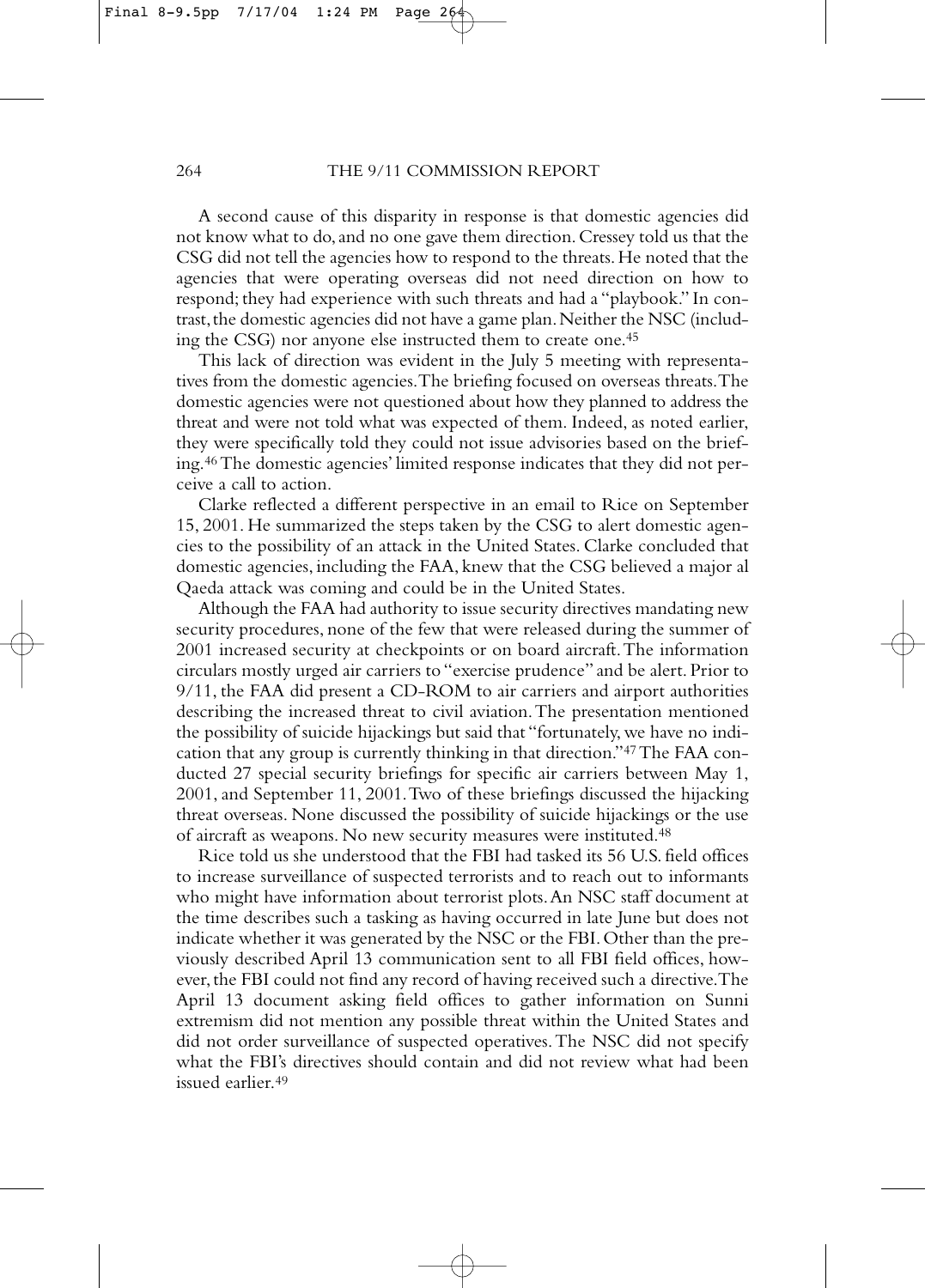Acting FBI Director Pickard told us that in addition to his July 19 conference call, he mentioned the heightened terrorist threat in individual calls with the special agents in charge of field offices during their annual performance review discussions. In speaking with agents around the country, we found little evidence that any such concerns had reached FBI personnel beyond the New York Field Office.50

The head of counterterrorism at the FBI, Dale Watson, said he had many discussions about possible attacks with Cofer Black at the CIA. They had expected an attack on July 4.Watson said he felt deeply that something was going to happen. But he told us the threat information was "nebulous." He wished he had known more. He wished he had had "500 analysts looking at Usama Bin Ladin threat information instead of two."51

Attorney General Ashcroft was briefed by the CIA in May and by Pickard in early July about the danger. Pickard said he met with Ashcroft once a week in late June, through July, and twice in August. There is a dispute regarding Ashcroft's interest in Pickard's briefings about the terrorist threat situation. Pickard told us that after two such briefings Ashcroft told him that he did not want to hear about the threats anymore. Ashcroft denies Pickard's charge. Pickard says he continued to present terrorism information during further briefings that summer, but nothing further on the "chatter" the U.S. government was receiving.52

The Attorney General told us he asked Pickard whether there was intelligence about attacks in the United States and that Pickard said no. Pickard said he replied that he could not assure Ashcroft that there would be no attacks in the United States, although the reports of threats were related to overseas targets.Ashcroft said he therefore assumed the FBI was doing what it needed to do. He acknowledged that in retrospect, this was a dangerous assumption. He did not ask the FBI what it was doing in response to the threats and did not task it to take any specific action. He also did not direct the INS, then still part of the Department of Justice, to take any specific action.53

In sum, the domestic agencies never mobilized in response to the threat. They did not have direction, and did not have a plan to institute.The borders were not hardened.Transportation systems were not fortified. Electronic surveillance was not targeted against a domestic threat.54 State and local law enforcement were not marshaled to augment the FBI's efforts.The public was not warned.

The terrorists exploited deep institutional failings within our government. The question is whether extra vigilance might have turned up an opportunity to disrupt the plot. As seen in chapter 7, al Qaeda's operatives made mistakes. At least two such mistakes created opportunities during 2001, especially in late August.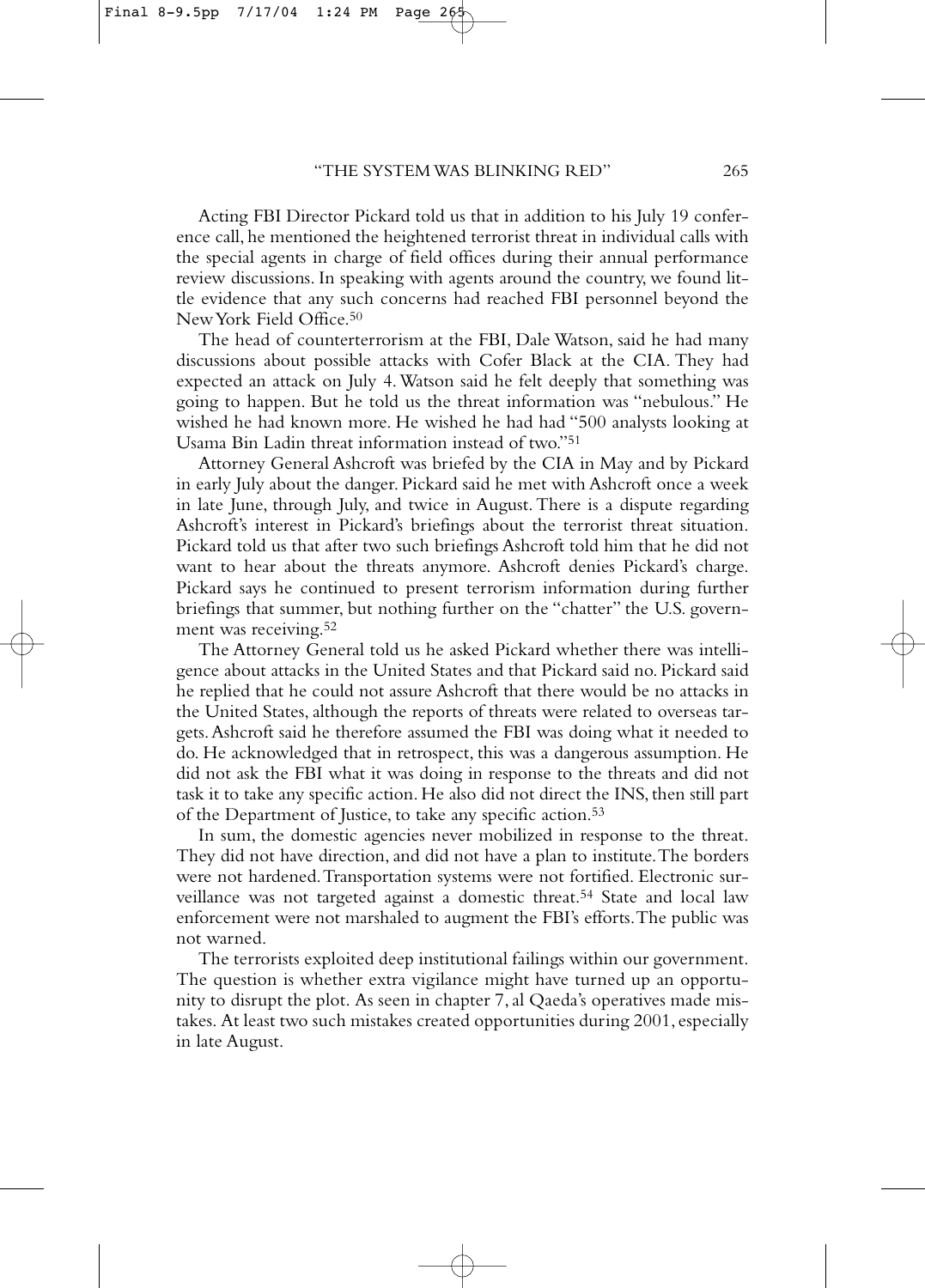# 8.2 LATE LEADS—MIHDHAR, MOUSSAOUI,AND KSM

In chapter 6 we discussed how intelligence agencies successfully detected some of the early travel in the planes operation, picking up the movements of Khalid al Mihdhar and identifying him, and seeing his travel converge with someone they perhaps could have identified but did not—Nawaf al Hazmi—as well as with less easily identifiable people such as Khallad and Abu Bara.These observations occurred in December 1999 and January 2000.The trail had been lost in January 2000 without a clear realization that it had been lost, and without much effort to pick it up again. Nor had the CIA placed Mihdhar on the State Department's watchlist for suspected terrorists, so that either an embassy or a port of entry might take note if Mihdhar showed up again.

On four occasions in 2001, the CIA, the FBI, or both had apparent opportunities to refocus on the significance of Hazmi and Mihdhar and reinvigorate the search for them.After reviewing those episodes we will turn to the handling of the Moussaoui case and some late leads regarding Khalid Sheikh Mohammed.

## **January 2001: Identification of Khallad**

Almost one year after the original trail had been lost in Bangkok, the FBI and the CIA were working on the investigation of the *Cole* bombing.They learned of the link between a captured conspirator and a person called "Khallad."They also learned that Khallad was a senior security official for Bin Ladin who had helped direct the bombing (we introduced Khallad in chapter 5, and returned to his role in the *Cole* bombing in chapter 6).55

One of the members of the FBI's investigative team in Yemen realized that he had heard of Khallad before, from a joint FBI/CIA source four months earlier.The FBI agent obtained from a foreign government a photo of the person believed to have directed the *Cole* bombing. It was shown to the source, and he confirmed that the man in that photograph was the same Khallad he had described.56

In December 2000, on the basis of some links associated with Khalid al Mihdhar, the CIA's Bin Ladin unit speculated that Khallad and Khalid al Mihdhar might be one and the same.57

The CIA asked that a Kuala Lumpur surveillance photo of Mihdhar be shown to the joint source who had identified Khallad. In early January 2001, two photographs from the Kuala Lumpur meeting were shown to the source. One was a known photograph of Mihdhar, the other a photograph of a then unknown subject.The source did not recognize Mihdhar. But he indicated he was 90 percent certain that the other individual was Khallad.58

This meant that Khallad and Mihdhar were two different people. It also meant that there was a link between Khallad and Mihdhar, making Mihdhar seem even more suspicious.59Yet we found no effort by the CIA to renew the long-abandoned search for Mihdhar or his travel companions.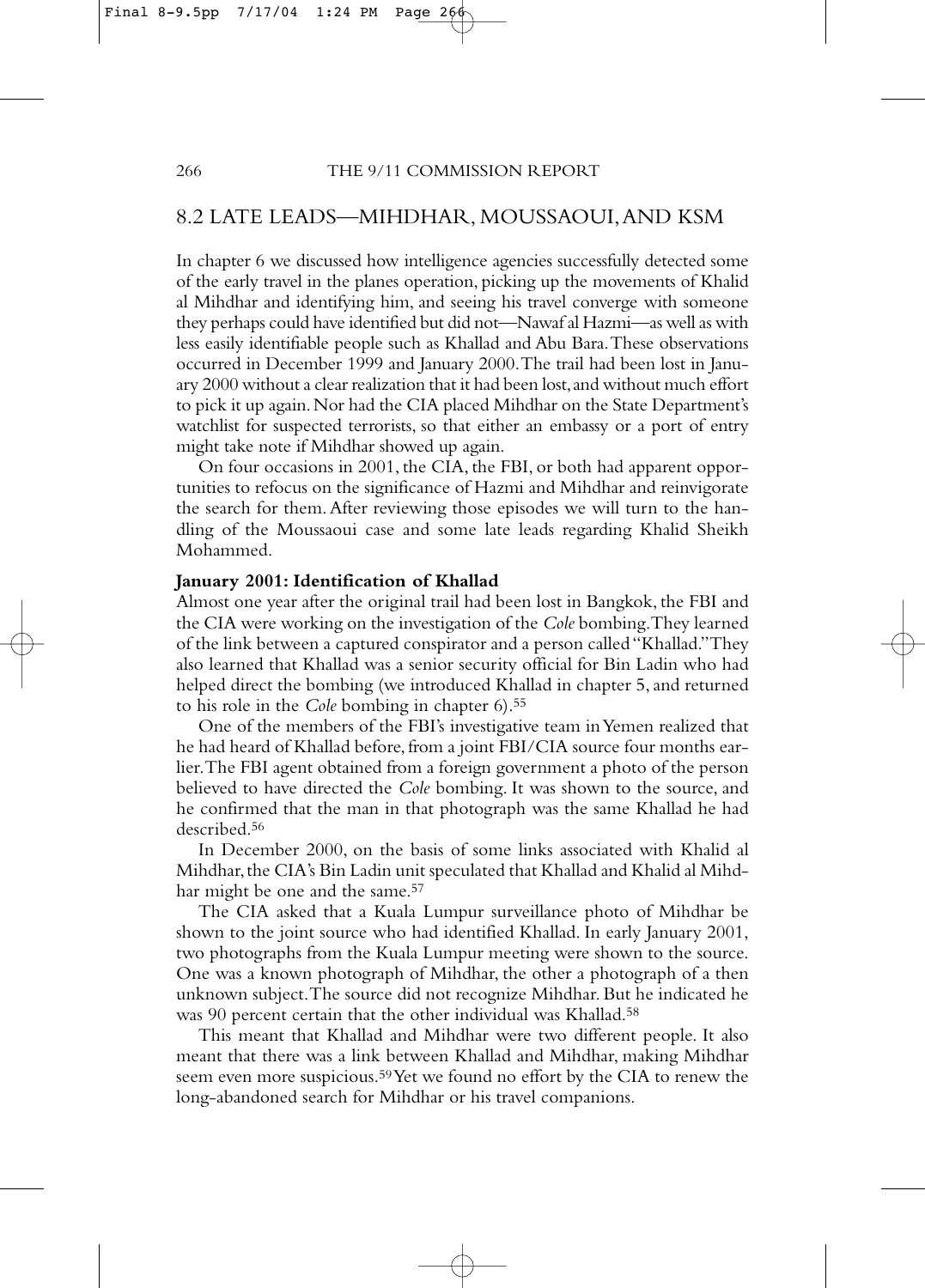In addition, we found that the CIA did not notify the FBI of this identification.DCI Tenet and Cofer Black testified before Congress's Joint Inquiry into 9/11 that the FBI had access to this identification from the beginning. But drawing on an extensive record, including documents that were not available to the CIA personnel who drafted that testimony, we conclude this was not the case.The FBI's primary *Cole* investigators had no knowledge that Khallad had been in Kuala Lumpur with Mihdhar and others until after the September 11 attacks. Because the FBI had not been informed in January 2000 about Mihdhar's possession of a U.S. visa, it had not then started looking for him in the United States. Because it did not know of the links between Khallad and Mihdhar, it did not start looking for him in January 2001.60

This incident is an example of how day-to-day gaps in information sharing can emerge even when there is mutual goodwill.The information was from a joint FBI/CIA source who spoke essentially no English and whose languages were not understood by the FBI agent on the scene overseas. Issues of travel and security necessarily kept short the amount of time spent with the source. As a result, the CIA officer usually did not translate either questions or answers for his FBI colleague and friend.61

For interviews without simultaneous translation, the FBI agent on the scene received copies of the reports that the CIA disseminated to other agencies regarding the interviews. But he was not given access to the CIA's internal operational reports, which contained more detail. It was there—in reporting to which FBI investigators did not have access—that information regarding the January 2001 identification of Khallad appeared.The CIA officer does not recall this particular identification and thus cannot say why it was not shared with his FBI colleague. He might not have understood the possible significance of the new identification.62

In June 2000, Mihdhar left California and returned to Yemen. It is possible that if, in January 2001, the CIA had resumed its search for him, placed him on the State Department's TIPOFF watchlist, or provided the FBI with the information, he might have been found—either before or at the time he applied for a new visa in June 2001, or when he returned to the United States on July 4.

## **Spring 2001: Looking Again at Kuala Lumpur**

By mid-May 2001, as the threat reports were surging, a CIA official detailed to the International Terrorism Operations Section at the FBI wondered where the attacks might occur.We will call him "John." Recalling the episode about the Kuala Lumpur travel of Mihdhar and his associates, "John" searched the CIA's databases for information regarding the travel. On May 15, he and an official at the CIA reexamined many of the old cables from early 2000, including the information that Mihdhar had a U.S. visa, and that Hazmi had come to Los Angeles on January 15, 2000.63

The CIA official who reviewed the cables took no action regarding them.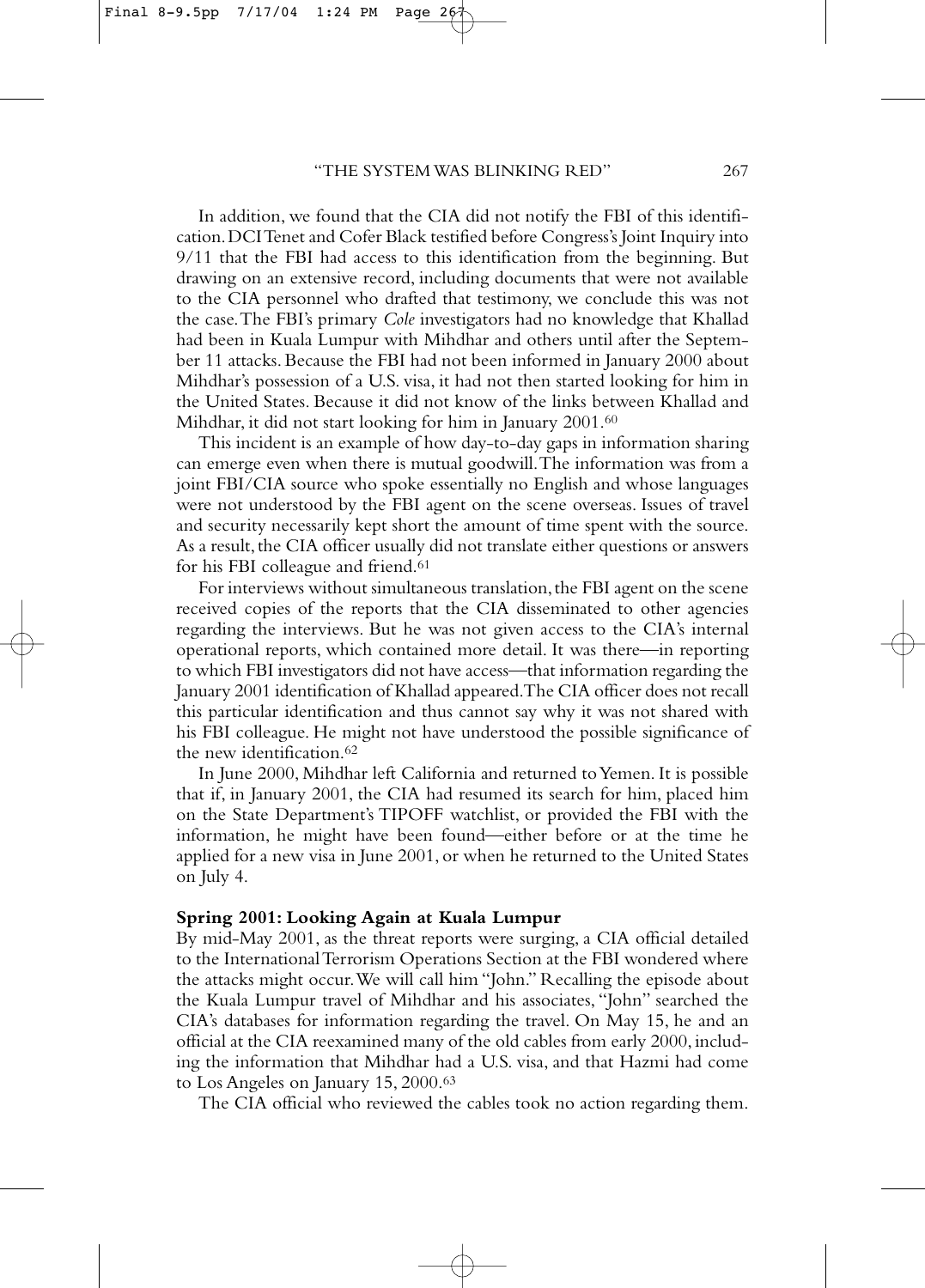"John," however, began a lengthy exchange with a CIA analyst, whom we will call "Dave," to figure out what these cables meant."John" was aware of how dangerous Khallad was—at one point calling him a "major league killer." He concluded that "something bad was definitely up." Despite the U.S. links evident in this traffic,"John" made no effort to determine whether any of these individuals was in the United States. He did not raise that possibility with his FBI counterpart. He was focused on Malaysia.<sup>64</sup>

"John"described the CIA as an agency that tended to play a "zone defense." He was worrying solely about Southeast Asia, not the United States. In contrast, he told us, the FBI tends to play "man-to-man."65

Desk officers at the CIA's Bin Ladin unit did not have "cases" in the same sense as an FBI agent who works an investigation from beginning to end.Thus, when the trail went cold after the Kuala Lumpur meeting in January 2000, the desk officer moved on to different things. By the time the March 2000 cable arrived with information that one of the travelers had flown to Los Angeles, the case officer was no longer responsible for follow-up.While several individuals at the Bin Ladin unit opened the cable when it arrived in March 2000, no action was taken.66

The CIA's zone defense concentrated on "where,"not "who."Had its information been shared with the FBI, a combination of the CIA's zone defense and the FBI's man-to-man approach might have been productive.

# **June 2001:The Meeting in New York**

"John's" review of the Kuala Lumpur meeting did set off some more sharing of information, getting the attention of an FBI analyst whom we will call "Jane." "Jane" was assigned to the FBI's *Cole* investigation. She knew that another terrorist involved in that operation, Fahd al Quso, had traveled to Bangkok in January 2000 to give money to Khallad.67

"Jane" and the CIA analyst,"Dave," had been working together on *Cole*related issues. Chasing Quso's trail, "Dave" suggested showing some photographs to FBI agents in New York who were working on the *Cole* case and had interviewed Quso.68

"John" gave three Kuala Lumpur surveillance pictures to "Jane" to show to the New York agents. She was told that one of the individuals in the photographs was someone named Khalid al Mihdhar. She did not know why the photographs had been taken or why the Kuala Lumpur travel might be significant, and she was not told that someone had identified Khallad in the photographs.When "Jane" did some research in a database for intelligence reports, Intelink, she found the original NSA reports on the planning for the meeting. Because the CIA had not disseminated reports on its tracking of Mihdhar, "Jane" did not pull up any information about Mihdhar's U.S. visa or about travel to the United States by Hazmi or Mihdhar.<sup>69</sup>

"Jane,""Dave,"and an FBI analyst who was on detail to the CIA's Bin Ladin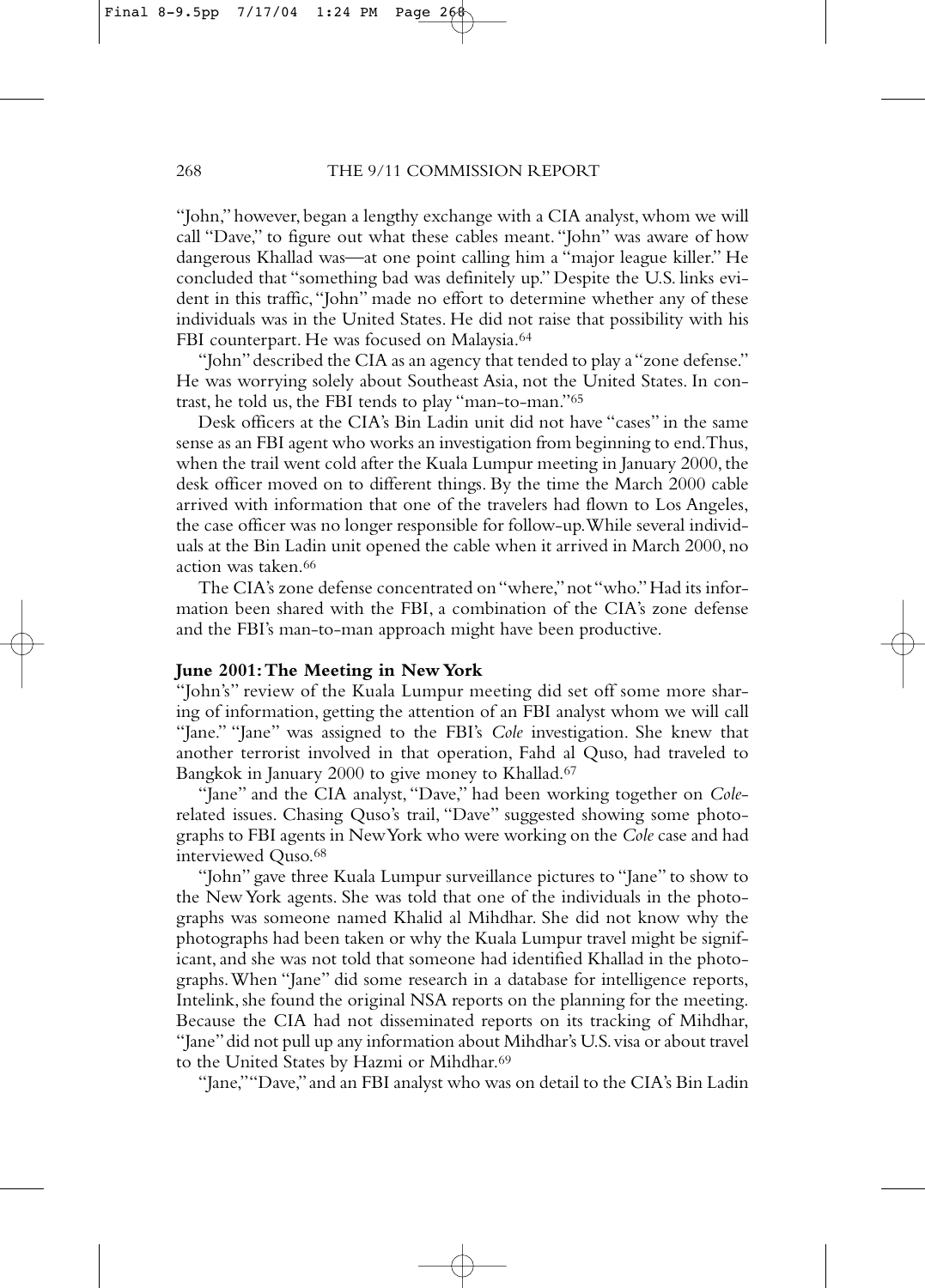unit went to New York on June 11 to meet with the agents about the *Cole* case. "Jane" brought the surveillance pictures. At some point in the meeting she showed the photographs to the agents and asked whether they recognized Quso in any of them. The agents asked questions about the photographs— Why were they taken? Why were these people being followed? Where are the rest of the photographs?70

The only information "Jane" had about the meeting—other than the photographs—were the NSA reports that she had found on Intelink.These reports, however, contained caveats that their contents could not be shared with criminal investigators without the permission of the Justice Department's Office of Intelligence Policy and Review (OIPR).Therefore "Jane" concluded that she could not pass on information from those reports to the agents.This decision was potentially significant, because the signals intelligence she did not share linked Mihdhar to a suspected terrorist facility in the Middle East.The agents would have established a link to the suspected facility from their work on the embassy bombings case.This link would have made them very interested in learning more about Mihdhar.71 The sad irony is that the agents who found the source were being kept from obtaining the fruits of their own work.

"Dave," the CIA analyst, knew more about the Kuala Lumpur meeting. He knew that Mihdhar possessed a U.S. visa, that his visa application indicated that he intended to travel to New York, that Hazmi had traveled to Los Angeles, and that a source had put Mihdhar in the company of Khallad. No one at the meeting asked him what he knew; he did not volunteer anything. He told investigators that as a CIA analyst, he was not authorized to answer FBI questions regarding CIA information."Jane" said she assumed that if "Dave" knew the answers to questions, he would have volunteered them. The New York agents left the meeting without obtaining information that might have started them looking for Mihdhar.72

Mihdhar had been a weak link in al Qaeda's operational planning. He had left the United States in June 2000, a mistake KSM realized could endanger the entire plan—for to continue with the operation, Mihdhar would have to travel to the United States again.And unlike other operatives,Mihdhar was not "clean": he had jihadist connections. It was just such connections that had brought him to the attention of U.S. officials.

Nevertheless, in this case KSM's fears were not realized. Mihdhar received a new U.S. visa two days after the CIA-FBI meeting in New York. He flew to New York City on July 4. No one was looking for him.

#### **August 2001:The Search for Mihdhar and Hazmi Begins and Fails**

During the summer of 2001 "John," following a good instinct but not as part of any formal assignment, asked "Mary," an FBI analyst detailed to the CIA's Bin Ladin unit, to review all the Kuala Lumpur materials one more time. She had been at the New York meeting with "Jane" and "Dave" but had not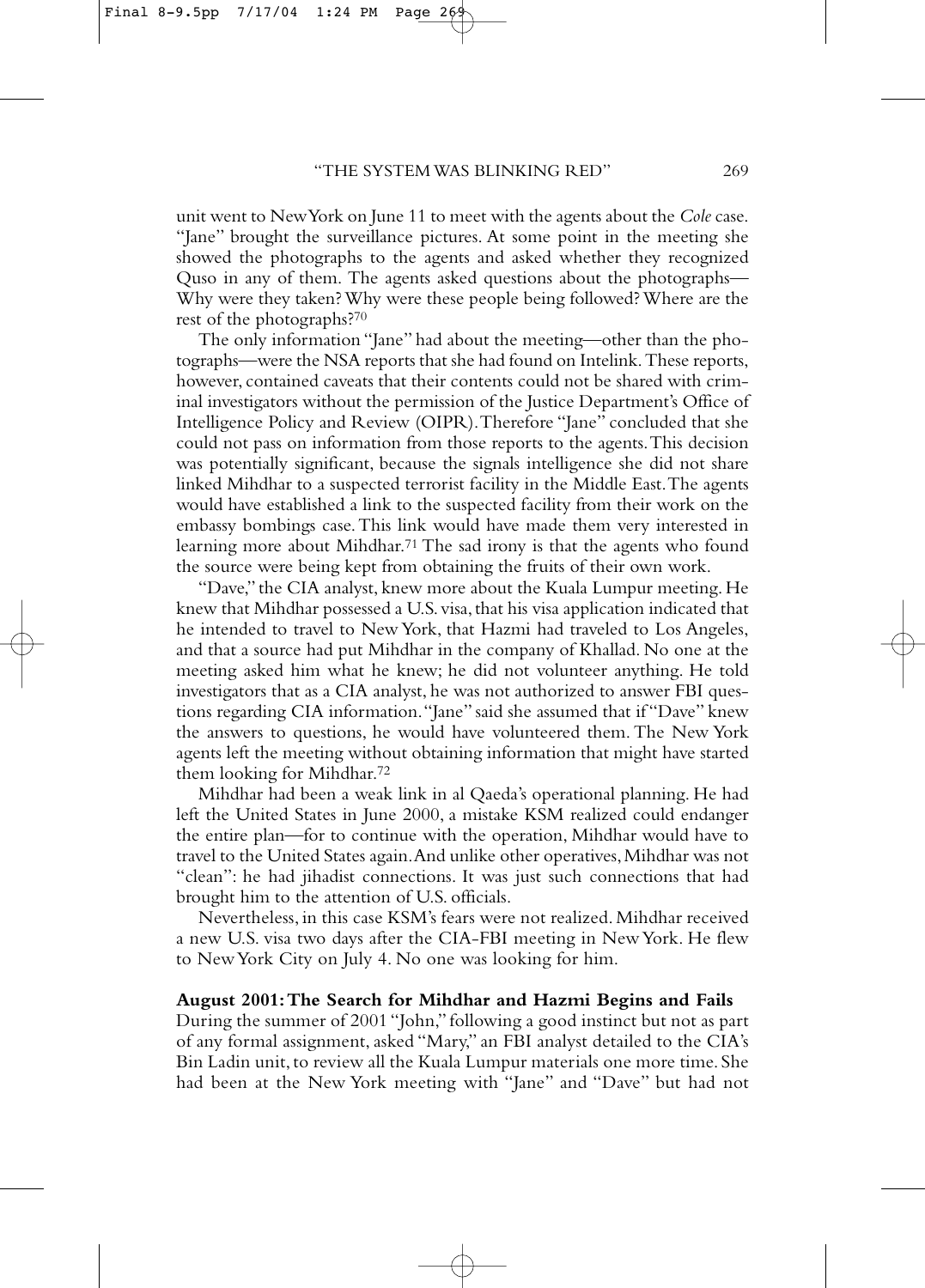looked into the issues yet herself."John" asked her to do the research in her free time.73

"Mary" began her work on July 24.That day, she found the cable reporting that Mihdhar had a visa to the United States.A week later, she found the cable reporting that Mihdhar's visa application—what was later discovered to be his first application—listed New York as his destination. On August 21, she located the March 2000 cable that "noted with interest" that Hazmi had flown to Los Angeles in January 2000. She immediately grasped the significance of this information.74

"Mary" and "Jane" promptly met with an INS representative at FBI headquarters. On August 22, the INS told them that Mihdhar had entered the United States on January 15, 2000, and again on July 4, 2001. "Jane" and "Mary" also learned that there was no record that Hazmi had left the country since January 2000, and they assumed he had left with Mihdhar in June 2000. They decided that if Mihdhar was in the United States, he should be found.75

They divided up the work."Mary"asked the Bin Ladin unit to draft a cable requesting that Mihdhar and Hazmi be put on the TIPOFF watchlist. Both Hazmi and Mihdhar were added to this watchlist on August 24.76

"Jane" took responsibility for the search effort inside the United States.As the information indicated that Mihdhar had last arrived in New York, she began drafting what is known as a lead for the FBI's New York Field Office. A lead relays information from one part of the FBI to another and requests that a particular action be taken. She called an agent in New York to give him a "headsup" on the matter, but her draft lead was not sent until August 28. Her email told the New York agent that she wanted him to get started as soon as possible, but she labeled the lead as "Routine"—a designation that informs the receiving office that it has 30 days to respond.77

The agent who received the lead forwarded it to his squad supervisor.That same day, the supervisor forwarded the lead to an intelligence agent to open an intelligence case—an agent who thus was behind "the wall" keeping FBI intelligence information from being shared with criminal prosecutors. He also sent it to the *Cole* case agents and an agent who had spent significant time in Malaysia searching for another Khalid: Khalid Sheikh Mohammad.78

The suggested goal of the investigation was to locate Mihdhar, determine his contacts and reasons for being in the United States, and possibly conduct an interview. Before sending the lead,"Jane" had discussed it with "John," the CIA official on detail to the FBI. She had also checked with the acting head of the FBI's Bin Ladin unit. The discussion seems to have been limited to whether the search should be classified as an intelligence investigation or as a criminal one. It appears that no one informed higher levels of management in either the FBI or CIA about the case.79There is no evidence that the lead, or the search for these terrorist suspects, was substantively discussed at any level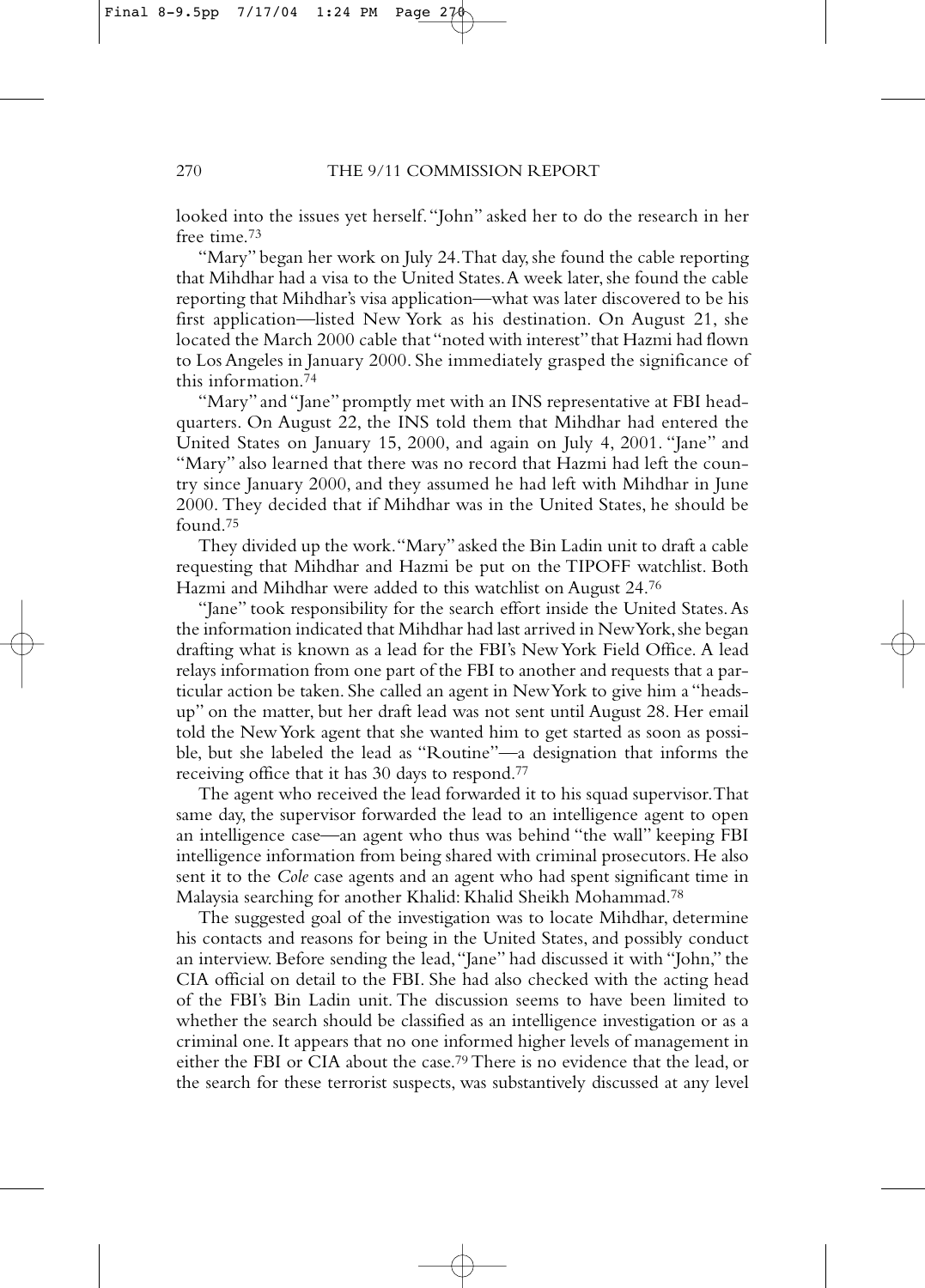above deputy chief of a section within the Counterterrorism Division at FBI headquarters.

One of the *Cole* case agents read the lead with interest,and contacted "Jane" to obtain more information."Jane"argued,however,that because the agent was designated a "criminal" FBI agent, not an intelligence FBI agent, the wall kept him from participating in any search for Mihdhar. In fact, she felt he had to destroy his copy of the lead because it contained NSA information from reports that included caveats ordering that the information not be shared without OIPR's permission.The agent asked "Jane" to get an opinion from the FBI's National Security Law Unit (NSLU) on whether he could open a criminal case on Mihdhar.80

"Jane" sent an email to the *Cole* case agent explaining that according to the NSLU, the case could be opened only as an intelligence matter, and that if Mihdhar was found,only designated intelligence agents could conduct or even be present at any interview. She appears to have misunderstood the complex rules that could apply to this situation.<sup>81</sup>

The FBI agent angrily responded:

Whatever has happened to this—someday someone will die—and wall or not—the public will not understand why we were not more effective and throwing every resource we had at certain "problems."

Let's hope the National Security Law Unit will stand behind their decisions then, especially since the biggest threat to us now, UBL, is getting the most "protection."

"Jane" replied that she was not making up the rules; she claimed that they were in the relevant manual and "ordered by the [FISA] Court and every office of the FBI is required to follow them including FBI NY."82

It is now clear that everyone involved was confused about the rules governing the sharing and use of information gathered in intelligence channels. Because Mihdhar was being sought for his possible connection to or knowledge of the *Cole* bombing, he could be investigated or tracked under the existing *Cole* criminal case.No new criminal case was needed for the criminal agent to begin searching for Mihdhar.And as NSA had approved the passage of its information to the criminal agent, he could have conducted a search using all available information. As a result of this confusion, the criminal agents who were knowledgeable about al Qaeda and experienced with criminal investigative techniques, including finding suspects and possible criminal charges, were thus excluded from the search.83

The search was assigned to one FBI agent, and it was his very first counterterrorism lead.Because the lead was "routine,"he was given 30 days to open an intelligence case and make some unspecified efforts to locate Mihdhar. He started the process a few days later. He checked local New York databases for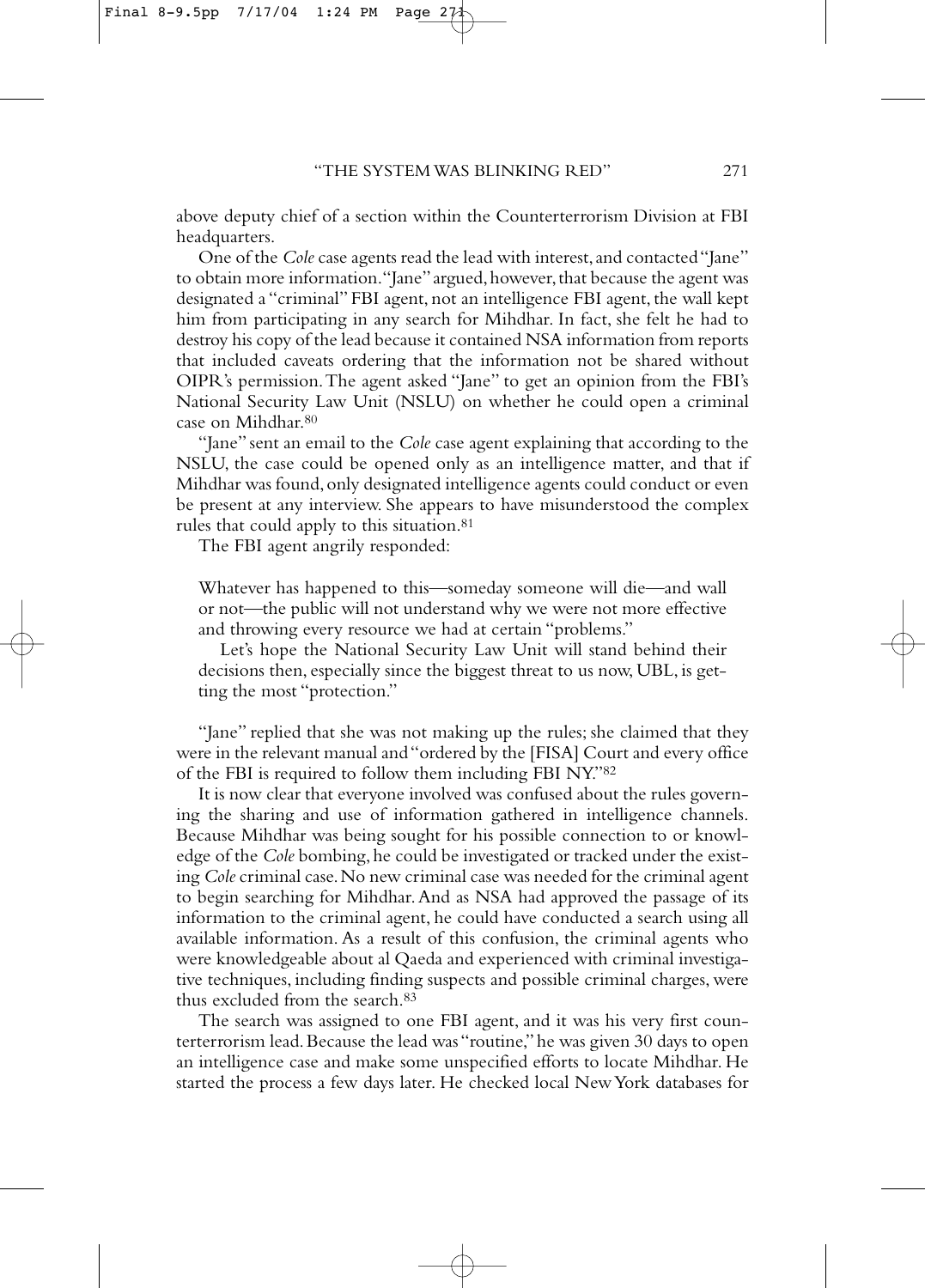criminal record and driver's license information and checked the hotel listed on Mihdhar's U.S. entry form. Finally, on September 11, the agent sent a lead to Los Angeles, because Mihdhar had initially arrived in Los Angeles in January 2000.84

We believe that if more resources had been applied and a significantly different approach taken, Mihdhar and Hazmi might have been found.They had used their true names in the United States. Still, the investigators would have needed luck as well as skill to find them prior to September 11 even if such searches had begun as early as August 23, when the lead was first drafted.<sup>85</sup>

Many FBI witnesses have suggested that even if Mihdhar had been found, there was nothing the agents could have done except follow him onto the planes.We believe this is incorrect. Both Hazmi and Mihdhar could have been held for immigration violations or as material witnesses in the *Cole* bombing case.Investigation or interrogation of them,and investigation of their travel and financial activities, could have yielded evidence of connections to other participants in the 9/11 plot.The simple fact of their detention could have derailed the plan. In any case, the opportunity did not arise.

# **Phoenix Memo**

The Phoenix memo was investigated thoroughly by the Joint Inquiry and the Department of Justice Inspector General.<sup>86</sup> We will recap it briefly here. In July 2001, an FBI agent in the Phoenix field office sent a memo to FBI headquarters and to two agents on international terrorism squads in the New York Field Office, advising of the "possibility of a coordinated effort by Usama Bin Ladin" to send students to the United States to attend civil aviation schools.The agent based his theory on the "inordinate number of individuals of investigative interest" attending such schools in Arizona.87

The agent made four recommendations to FBI headquarters: to compile a list of civil aviation schools, establish liaison with those schools, discuss his theories about Bin Ladin with the intelligence community, and seek authority to obtain visa information on persons applying to flight schools. His recommendations were not acted on. His memo was forwarded to one field office. Managers of the Usama Bin Ladin unit and the Radical Fundamentalist unit at FBI headquarters were addressees, but they did not even see the memo until after September 11. No managers at headquarters saw the memo before September 11, and the New York Field Office took no action.88

As its author told investigators, the Phoenix memo was not an alert about suicide pilots. His worry was more about a Pan Am Flight 103 scenario in which explosives were placed on an aircraft.The memo's references to aviation training were broad, including aeronautical engineering.<sup>89</sup> If the memo had been distributed in a timely fashion and its recommendations acted on promptly, we do not believe it would have uncovered the plot. It might well, however, have sensitized the FBI so that it might have taken the Moussaoui matter more seriously the next month.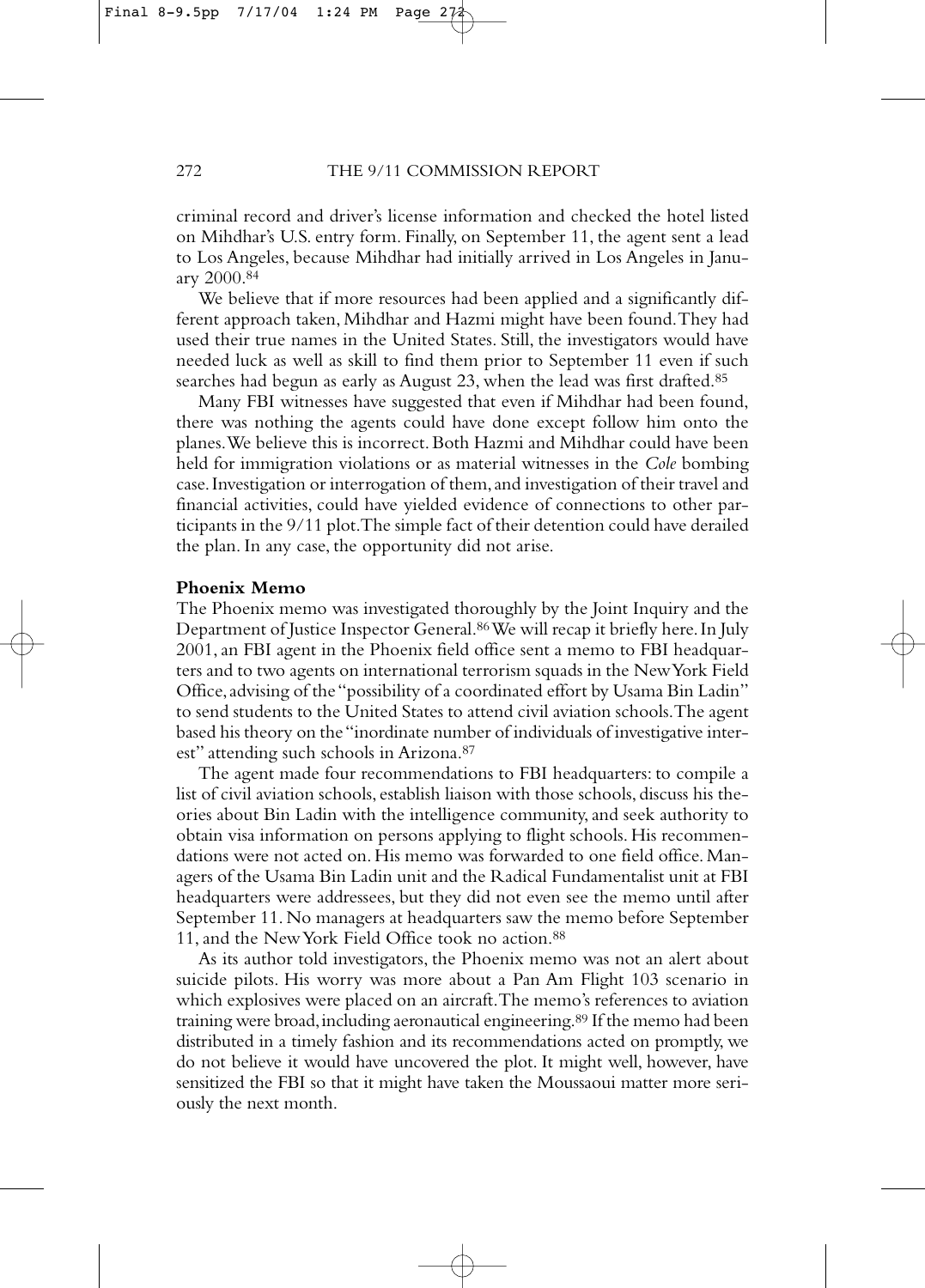#### **Zacarias Moussaoui**

On August 15, 2001, the Minneapolis FBI Field Office initiated an intelligence investigation on Zacarias Moussaoui.As mentioned in chapter 7,he had entered the United States in February 2001, and had begun flight lessons at Airman Flight School in Norman, Oklahoma. He resumed his training at the Pan Am International Flight Academy in Eagan, Minnesota, starting on August 13. He had none of the usual qualifications for flight training on Pan Am's Boeing 747 flight simulators. He said he did not intend to become a commercial pilot but wanted the training as an "ego boosting thing." Moussaoui stood out because, with little knowledge of flying, he wanted to learn how to "take off and land" a Boeing 747.90

The agent in Minneapolis quickly learned that Moussaoui possessed jihadist beliefs. Moreover, Moussaoui had \$32,000 in a bank account but did not provide a plausible explanation for this sum of money.He had traveled to Pakistan but became agitated when asked if he had traveled to nearby countries while in Pakistan (Pakistan was the customary route to the training camps in Afghanistan). He planned to receive martial arts training, and intended to purchase a global positioning receiver. The agent also noted that Moussaoui became extremely agitated whenever he was questioned regarding his religious beliefs.The agent concluded that Moussaoui was "an Islamic extremist preparing for some future act in furtherance of radical fundamentalist goals." He also believed Moussaoui's plan was related to his flight training.<sup>91</sup>

Moussaoui can be seen as an al Qaeda mistake and a missed opportunity. An apparently unreliable operative, he had fallen into the hands of the FBI. As discussed in chapter 7, Moussaoui had been in contact with and received money from Ramzi Binalshibh. If Moussaoui had been connected to al Qaeda, questions should instantly have arisen about a possible al Qaeda plot that involved piloting airliners, a possibility that had never been seriously analyzed by the intelligence community.

The FBI agent who handled the case in conjunction with the INS representative on the Minneapolis Joint Terrorism Task Force suspected that Moussaoui might be planning to hijack a plane. Minneapolis and FBI headquarters debated whether Moussaoui should be arrested immediately or surveilled to obtain additional information. Because it was not clear whether Moussaoui could be imprisoned, the FBI case agent decided the most important thing was to prevent Moussaoui from obtaining any further training that he could use to carry out a potential attack.92

As a French national who had overstayed his visa, Moussaoui could be detained immediately. The INS arrested Moussaoui on the immigration violation.A deportation order was signed on August 17, 2001.93

The agents in Minnesota were concerned that the U.S.Attorney's Office in Minneapolis would find insufficient probable cause of a crime to obtain a criminal warrant to search Moussaoui's laptop computer.<sup>94</sup> Agents at FBI headquarters believed there was insufficient probable cause. Minneapolis therefore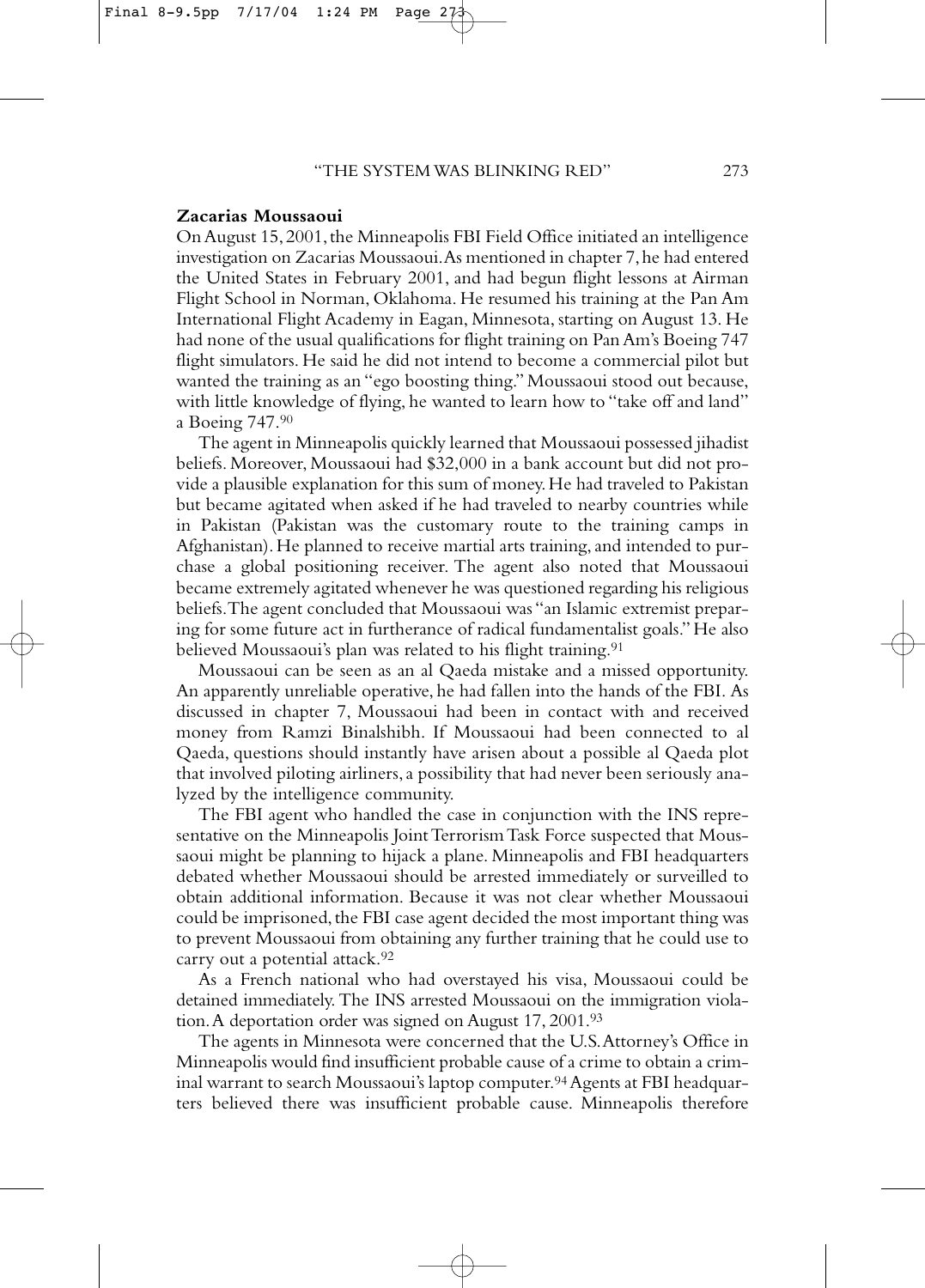sought a special warrant under the Foreign Intelligence Surveillance Act to conduct the search (we introduced FISA in chapter 3).

To do so, however, the FBI needed to demonstrate probable cause that Moussaoui was an agent of a foreign power, a demonstration that was not required to obtain a criminal warrant but was a statutory requirement for a FISA warrant.<sup>95</sup>The case agent did not have sufficient information to connect Moussaoui to a "foreign power,"so he reached out for help,in the United States and overseas.

The FBI agent's August 18 message requested assistance from the FBI legal attaché in Paris. Moussaoui had lived in London, so the Minneapolis agent sought assistance from the legal attaché there as well. By August 24, the Minneapolis agent had also contacted an FBI detailee and a CIA desk officer at the Counterterrorist Center about the case.96

The FBI legal attaché's office in Paris first contacted the French government on August 16 or 17, shortly after speaking to the Minneapolis case agent on the telephone. On August 22 and 27, the French provided information that made a connection between Moussaoui and a rebel leader in Chechnya, Ibn al Khattab.This set off a spirited debate between the Minneapolis Field Office, FBI headquarters, and the CIA as to whether the Chechen rebels and Khattab were sufficiently associated with a terrorist organization to constitute a "foreign power"for purposes of the FISA statute.FBI headquarters did not believe this was good enough, and its National Security Law Unit declined to submit a FISA application.97

After receiving the written request for assistance, the legal attaché in London had promptly forwarded it to his counterparts in the British government, hand-delivering the request on August 21. On August 24, the CIA also sent a cable to London and Paris regarding "subjects involved in suspicious 747 flight training" that described Moussaoui as a possible "suicide hijacker." On August 28, the CIA sent a request for information to a different service of the British government; this communication warned that Moussaoui might be expelled to Britain by the end of August.The FBI office in London raised the matter briefly with British officials as an aside, after a meeting about a more urgent matter on September 3, and sent the British service a written update on September 5.The case was not handled by the British as a priority amid a large number of other terrorist-related inquiries.98

On September 4, the FBI sent a teletype to the CIA, the FAA, the Customs Service, the State Department, the INS, and the Secret Service summarizing the known facts regarding Moussaoui. It did not report the case agent's personal assessment that Moussaoui planned to hijack an airplane. It did contain the FAA's comment that it was not unusual for Middle Easterners to attend flight training schools in the United States.<sup>99</sup>

Although the Minneapolis agents wanted to tell the FAA from the beginning about Moussaoui, FBI headquarters instructed Minneapolis that it could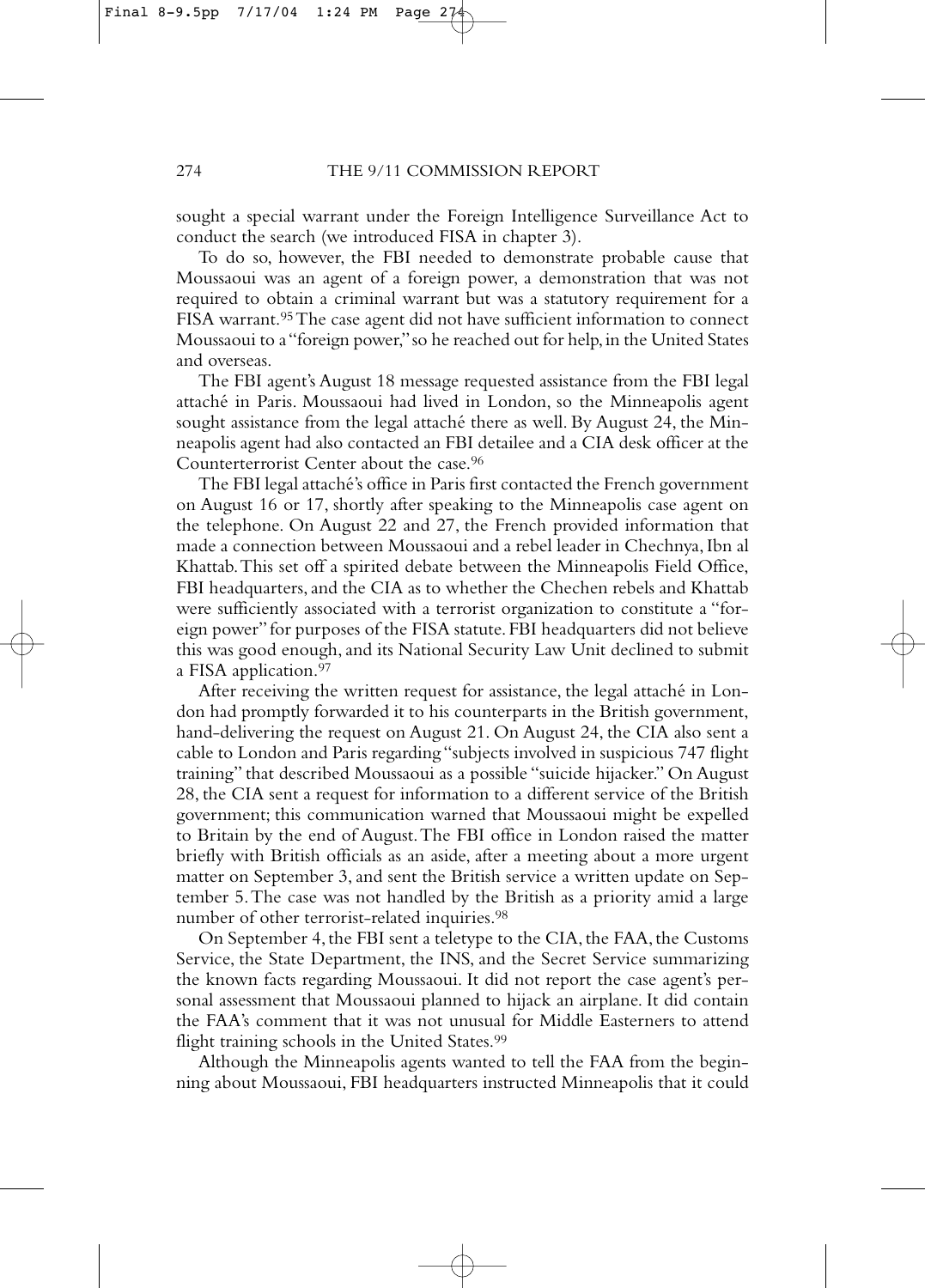not share the more complete report the case agent had prepared for the FAA. The Minneapolis supervisor sent the case agent in person to the local FAA office to fill in what he thought were gaps in the FBI headquarters teletype.100 No FAA actions seem to have been taken in response.

There was substantial disagreement between Minneapolis agents and FBI headquarters as to what Moussaoui was planning to do. In one conversation between a Minneapolis supervisor and a headquarters agent, the latter complained that Minneapolis's FISA request was couched in a manner intended to get people "spun up."The supervisor replied that was precisely his intent. He said he was "trying to keep someone from taking a plane and crashing into the World Trade Center." The headquarters agent replied that this was not going to happen and that they did not know if Moussaoui was a terrorist.<sup>101</sup>

There is no evidence that either FBI Acting Director Pickard or Assistant Director for Counterterrorism Dale Watson was briefed on the Moussaoui case prior to 9/11. Michael Rolince, the FBI assistant director heading the Bureau's International Terrorism Operations Section (ITOS), recalled being told about Moussaoui in two passing hallway conversations but only in the context that he might be receiving telephone calls from Minneapolis complaining about how headquarters was handling the matter. He never received such a call. Although the acting special agent in charge of Minneapolis called the ITOS supervisors to discuss the Moussaoui case on August 27, he declined to go up the chain of command at FBI headquarters and call Rolince.102

On August 23, DCI Tenet was briefed about the Moussaoui case in a briefing titled "Islamic Extremist Learns to Fly."<sup>103</sup> Tenet was also told that Moussaoui wanted to learn to fly a 747, paid for his training in cash, was interested to learn the doors do not open in flight, and wanted to fly a simulated flight from London to New York. He was told that the FBI had arrested Moussaoui because of a visa overstay and that the CIA was working the case with the FBI. Tenet told us that no connection to al Qaeda was apparent to him at the time. Seeing it as an FBI case, he did not discuss the matter with anyone at the White House or the FBI.No connection was made between Moussaoui's presence in the United States and the threat reporting during the summer of 2001.104

On September 11, after the attacks, the FBI office in London renewed their appeal for information about Moussaoui. In response to U.S. requests, the British government supplied some basic biographical information about Moussaoui.The British government informed us that it also immediately tasked intelligence collection facilities for information about Moussaoui.On September 13, the British government received new, sensitive intelligence that Moussaoui had attended an al Qaeda training camp in Afghanistan. It passed this intelligence to the United States on the same day. Had this information been available in late August 2001, the Moussaoui case would almost certainly have received intense, high-level attention.105

The FBI also learned after 9/11 that the millennium terrorist Ressam, who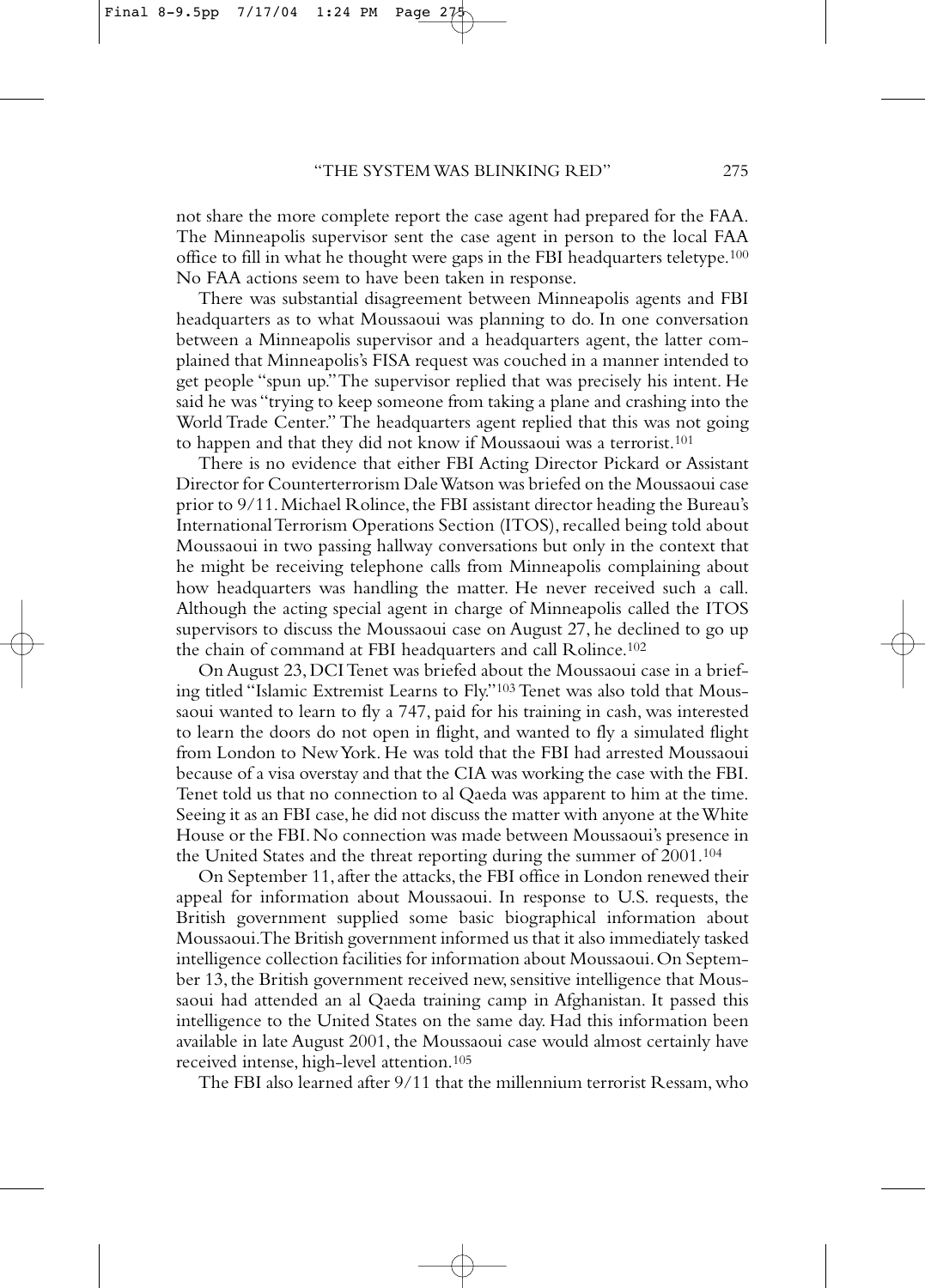by 2001 was cooperating with investigators, recognized Moussaoui as someone who had been in the Afghan camps.106 As mentioned above, before 9/11 the FBI agents in Minneapolis had failed to persuade supervisors at headquarters that there was enough evidence to seek a FISA warrant to search Moussaoui's computer hard drive and belongings. Either the British information or the Ressam identification would have broken the logjam.

A maximum U.S. effort to investigate Moussaoui conceivably could have unearthed his connections to Binalshibh. Those connections might have brought investigators to the core of the 9/11 plot.The Binalshibh connection was recognized shortly after 9/11, though it was not an easy trail to find. Discovering it would have required quick and very substantial cooperation from the German government, which might well have been difficult to obtain.

However, publicity about Moussaoui's arrest and a possible hijacking threat might have derailed the plot.107With time, the search for Mihdhar and Hazmi and the investigation of Moussaoui might also have led to a breakthrough that would have disrupted the plot.

## **Khalid Sheikh Mohammed**

Another late opportunity was presented by a confluence of information regarding Khalid Sheikh Mohammed received by the intelligence community in the summer of 2001.The possible links between KSM, Moussaoui, and an individual only later identified as Ramzi Binalshibh would remain undiscovered, however.

Although we readily equate KSM with al Qaeda today,this was not the case before 9/11. KSM, who had been indicted in January 1996 for his role in the Manila air plot, was seen primarily as another freelance terrorist, associated with Ramzi Yousef. Because the links between KSM and Bin Ladin or al Qaeda were not recognized at the time, responsibility for KSM remained in the small Islamic Extremist Branch of the Counterterrorist Center, not in the Bin Ladin unit.

Moreover, because KSM had already been indicted, he became targeted for arrest. In 1997, the Counterterrorist Center added a Renditions Branch to help find wanted fugitives. Responsibility for KSM was transferred to this branch, which gave the CIA a "man-to-man" focus but was not an analytical unit.When subsequent information came, more critical for analysis than for tracking, no unit had the job of following up on what the information might mean.108

For example, in September 2000, a source had reported that an individual named Khalid al-Shaykh al-Ballushi was a key lieutenant in al Qaeda. Al-Ballushi means "from Baluchistan," and KSM is from Baluchistan. Recognizing the possible significance of this information, the Bin Ladin unit sought more information. When no information was forthcoming, the Bin Ladin unit